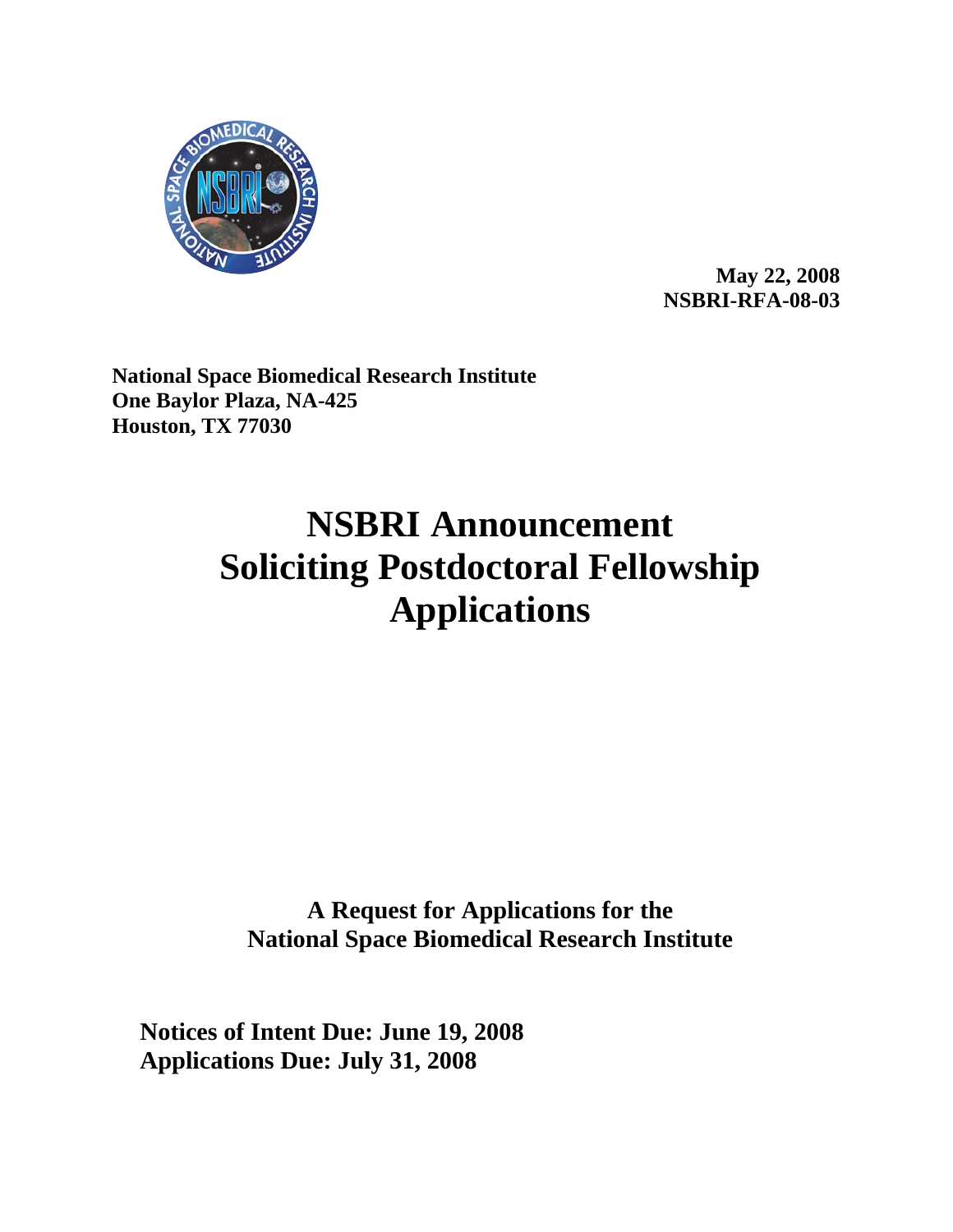# **TABLE OF CONTENTS**

# **NSBRI Request for Applications Soliciting Postdoctoral Fellowship Applications**

|                                                                            | Summary of Opportunity                                                | 1  |
|----------------------------------------------------------------------------|-----------------------------------------------------------------------|----|
|                                                                            | Appendix A: Introduction and Overview: Goals, Objectives and Research |    |
|                                                                            | <b>Implementation Strategies of NSBRI</b>                             | 4  |
| $I_{\cdot}$                                                                | Introduction to NSBRI                                                 | 4  |
| П.                                                                         | <b>NSBRI</b> Mission and Infrastructure                               | 5  |
| III.                                                                       | The Bioastronautics Roadmap (BR)                                      | 6  |
| IV.                                                                        | Explanation of Countermeasure Readiness Level and                     |    |
|                                                                            | <b>Technology Readiness Level</b>                                     | 7  |
| V.                                                                         | Bibliography                                                          | 8  |
|                                                                            | Appendix B: Specific Details Related to the Request for Applications  | 10 |
| Ι.                                                                         | Research Opportunity – General Information                            | 10 |
| П.                                                                         | <b>NSBRI Team-Specific Research Focus and Opportunity</b>             | 11 |
| III.                                                                       | <b>Award Information</b>                                              | 12 |
| IV.                                                                        | Eligibility                                                           | 13 |
| V.                                                                         | Application Procedures for the NSBRI Postdoctoral Fellowship Program  | 14 |
| VI.                                                                        | <b>Review and Selection Process</b>                                   | 20 |
|                                                                            | VII. Travel and Reporting Requirements                                | 21 |
| Appendix C: Instructions for Responding to NSBRI Requests for Applications |                                                                       | 23 |
| Appendix D: Certifications                                                 |                                                                       | 27 |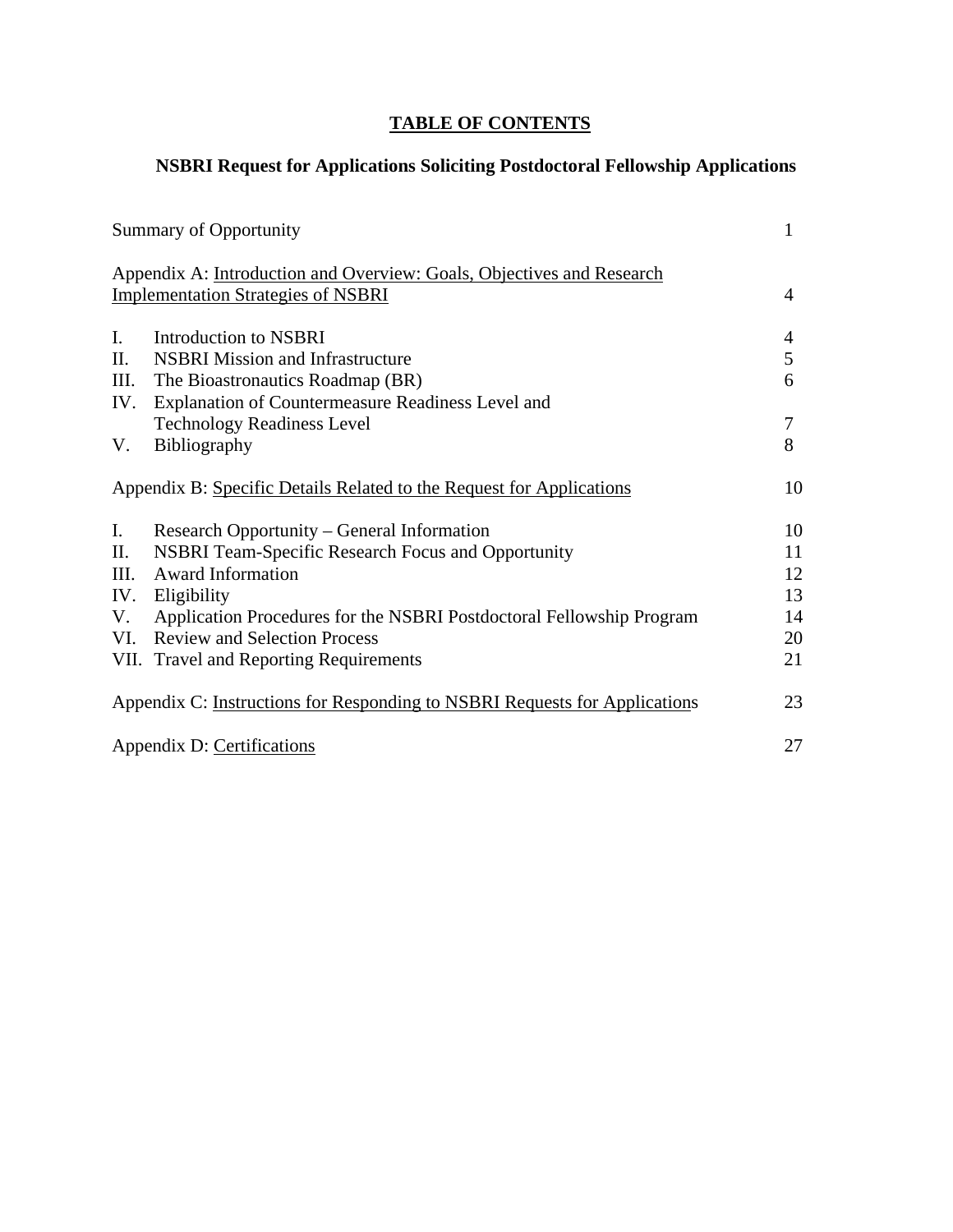# **NSBRI Request for Applications Soliciting Postdoctoral Fellowship Applications**

# **Summary of Opportunity**

This National Space Biomedical Research Institute (NSBRI) Request for Applications (NSBRI-RFA) is soliciting applications for the Postdoctoral Fellowship Program. Postdoctoral Fellowships will be competitively available for two years in any laboratory in the United States carrying out space-related biomedical/biotechnological research in accordance with NSBRI's goals. **The program is open to U.S. citizens, permanent residents or persons with preexisting visas obtained through their sponsoring institutions that permit postdoctoral training for the project's duration. To be eligible for this program, Postdoctoral Fellows may not have more than three years of previous postdoctoral training.** Selected Postdoctoral Fellows will become a **member of an integrated countermeasure development team** of the NSBRI.

The Postdoctoral Fellowship award will be funded as a stipend of \$40,000 for the first year with a 5% increase in the second year and will include an allowance for health insurance. Additional funding will be provided for travel to a mandatory NSBRI meeting of Postdoctoral Fellows at the annual NSBRI/NASA Investigators' Meeting, a research team meeting, and a scientific meeting of the Postdoctoral Fellow's choice. The Postdoctoral Fellow will also be expected to spend 3-5 days in Houston and at NASA Johnson Space Center to become familiar with the research facilities and programs available at that institution (costs also covered by NSBRI). The time period for the Johnson Space Center visit will be arranged by the Fellowship Program and will occur during the summer of 2009.

**A budget is not necessary for completion of an application.** Funding is not provided for administrative costs, supplies or equipment. The Mentor is responsible for supervision of the NSBRI Postdoctoral Fellow and for providing necessary funds for supplies and equipment. After Postdoctoral Fellowships have been awarded, the NSBRI will work with the funded institutions to execute the awards, which will include development of a budget for funding. **Indirect costs will not be awarded to the funded institution.** Additionally, NSBRI's traditional cost sharing of 10% of the funded award is welcomed, but not required, from institutions who receive awards for postdoctoral training.

Postdoctoral Fellowship Applicants must prepare proposals with the support of a Mentor and institution (university, national lab, etc.), and all proposals will be evaluated by a peer-review panel. Mentors should have previous experience training postdoctoral fellows and/or graduate students. **It is the responsibility of the Postdoctoral Fellowship Applicant to arrange for a Mentor.**

The research project will be a part of a countermeasure development team focused on advancing the research toward an applied intervention. Each Postdoctoral Fellowship Applicant must identify the countermeasure readiness level (CRL) and/or technology readiness level (TRL) the research proposal addresses. Postdoctoral Fellows should refer to Figures 1 and 2 in Appendix A for detailed descriptions of the CRLs and TRLs.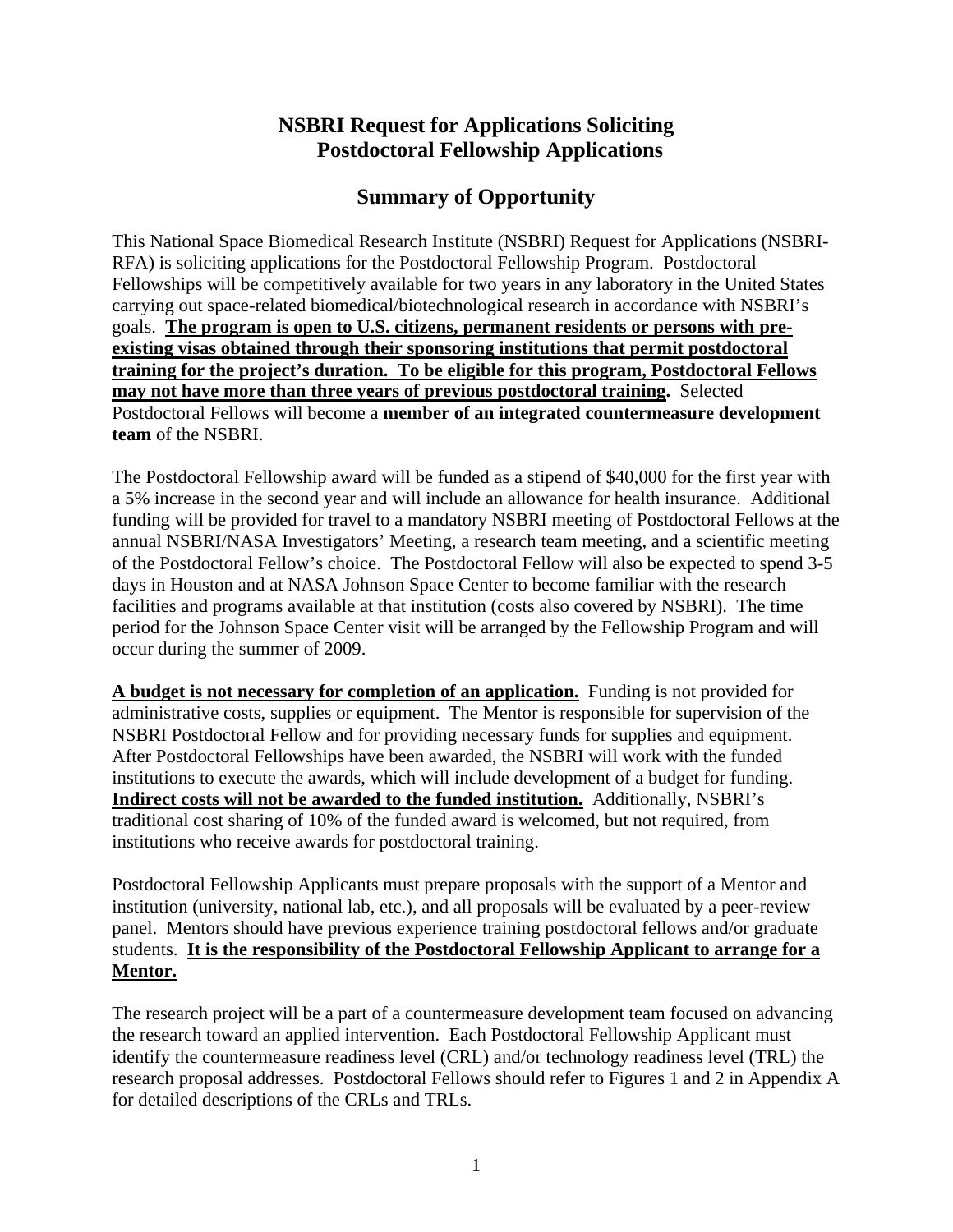**In order to facilitate electronic submission from the Institution at which the Postdoctoral Fellow will conduct the research, please note that the NSPIRES proposal submission system requires that the Mentor be identified as the Principal Investigator and the Trainee be identified as the Postdoctoral Fellow.** 

In this NSBRI-RFA,

- Appendix A provides an introduction and overview of the goals, objectives and research implementation strategies of NSBRI.
- Appendix B contains descriptions of the opportunity and eligibility, specific instructions for submitting a Notice of Intent, and instructions for proposal submission.
- Appendix C contains the standard instructions for responding to NSBRI Requests for Applications**.**
- Appendix D contains copies of the certifications required to be followed with any signed application.

NSBRI's scientific and educational goals are to fund research and development that will result in the delivery of countermeasures to ensure the health of astronauts, and to apply findings from the research to benefit life on Earth. NSBRI is committed to maintaining a strong, openly competitive, peer-reviewed research program. The Institute also aims to inspire the next generation of space life scientists. Proposals submitted in response to this NSBRI-RFA must address the research emphases described in this document (see Appendix B, Section II for more details). Those that do not will be returned without review.

Proposals that synergistically bridge multiple disciplines for the purpose of modeling the effects of microgravity on the human body, aid in the development and testing of countermeasures, or develop technologies that enable research in one or more NSBRI research areas are strongly encouraged.

All proposals will be evaluated for overall scientific and technical merit by a peer-review panel. Relevance to NSBRI's programmatic needs and goals will also be evaluated by NSBRI Management. NSBRI's obligation to make award(s) is contingent upon the availability of appropriated funds from which payment can be made and the receipt of proposals that NSBRI determines are acceptable for award under this NSBRI-RFA.

Inclusion of Women and Minorities in Research Involving Human Subjects – NASA and NSBRI have adopted the NIH policy regarding this matter. Women and members of minority groups and their subpopulations must be included in NSBRI-supported biomedical and behavioral research projects involving human subjects, unless a clear and compelling rationale and justification are provided that inclusion is inappropriate with respect to the health of the subjects or the purpose of the research.

Participation in this NSBRI-RFA is open to all categories of organizations, industry, educational institutions, other nonprofit organizations, NASA laboratories, and other agencies of the U.S. government.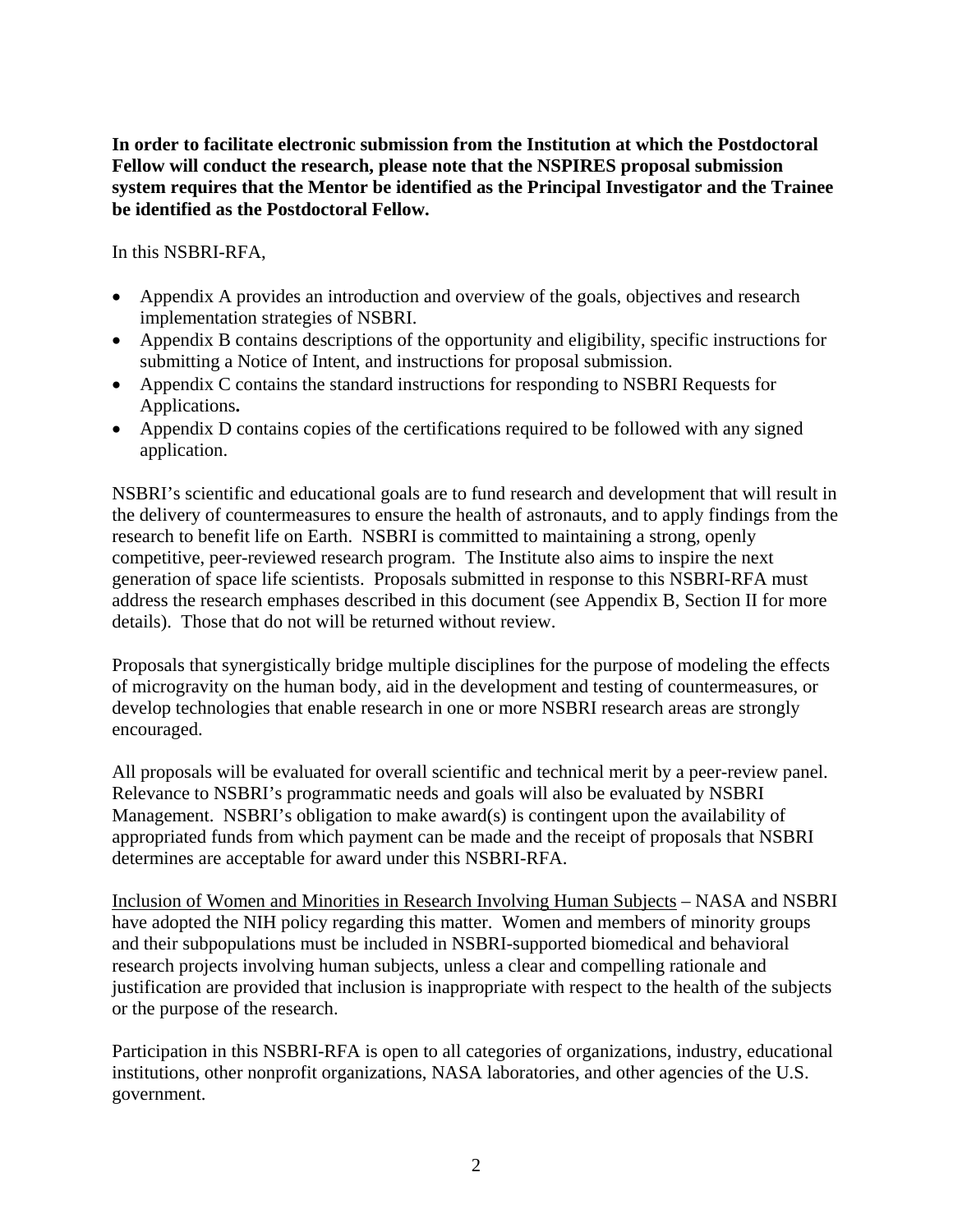An electronic Notice of Intent from Postdoctoral Fellowship Applicants is requested, but not required, by June 19, 2008. Proposals must be submitted electronically by **July 31, 2008, 5:00 p.m. Eastern Time.** (See Appendix B, Section V of this NSBRI-RFA for specific instructions for these activities.)

The following items apply only to this NSBRI-RFA:

**Solicitation NSBRI-RFA Identifier:** NSBRI-RFA-08-03 **Application Format Required:** Electronic application using NASA's NSPIRES System (See Appendix B, Section V for details) **Notices of Intent Due (not required):** June 19, 2008 **Proposals Due:** July 31, 2008, 5:00 p.m. ET **Selection Announcement:** Fall 2008 **Funding Begins:** Approximately 30-90 days following notification of selection **Selecting Official:** Director, National Space Biomedical Research Institute

Information about NSBRI and its research program is available from:

Associate Director National Space Biomedical Research Institute One Baylor Plaza, NA-425 Houston, TX 77030-3411 Telephone: 713-798-7412 ■ Fax: 713-798-7413 Email: [director@www.nsbri.org](mailto:director@www.nsbri.org)

Information about the NSBRI Postdoctoral Fellowship Program is available from:

Sonia Rahmati Clayton, Ph.D., Project Coordinator NSBRI Postdoctoral Fellowship Program Email: [postdoc@www.nsbri.org](mailto:postdoc@www.nsbri.org) Telephone: 713-798-7412

All prospective Applicants to this NSBRI-RFA are advised that the highest priority in all of NASA's programs is given to safety and mission assurance, occupational health, environmental protection, information technology, export control, and security. NASA's safety priorities are to protect (i) the public, (ii) astronauts and pilots, (iii) the NASA workforce (including employees working under NASA instruments), and (iv) high-value equipment and property. All proposals submitted in response to this solicitation are expected to comply with this policy.

NSBRI points of contact will be identified in selection letters to begin the funding process. Potential Postdoctoral Fellowship Applicants should read with care the program descriptions that are of interest and focus their proposals on the specific research emphases defined in this NSBRI-RFA.

Your interest and cooperation in participating in this effort is appreciated.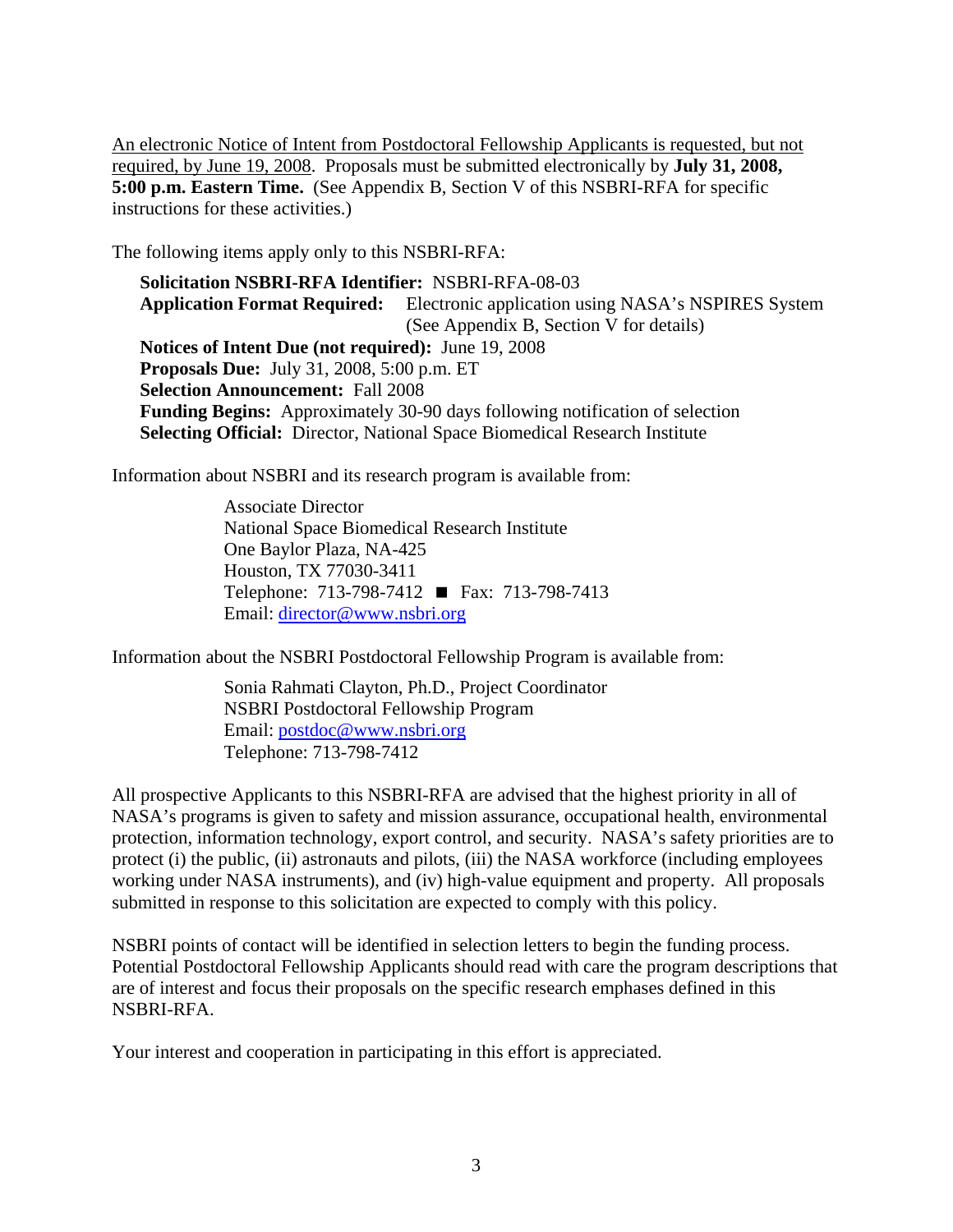## **APPENDIX A NSBRI-RFA-08-03**

# **NSBRI Request for Applications Soliciting Postdoctoral Fellowship Applications**

# **Introduction and Overview: Goals, Objectives and Research Implementation Strategies of NSBRI**

**NOTE: It is critical for Postdoctoral Fellowship Applicants to read carefully all of the instructions in this NSBRI-RFA.** Each Appendix includes guidelines, requirements and instructions for preparing and submitting proposals, and defines the administrative policies governing the particular components described in this NSBRI-RFA.

# **I. Introduction to NSBRI**

NSBRI is a NASA-initiated and NASA-funded, nonprofit research consortium charged with developing biomedical countermeasures for potential health problems that could occur in astronauts either during long-duration spaceflight, on lunar exploration missions or on their return to Earth. NSBRI's current program, aligned with the Vision for Space Exploration, consists of approximately 70 science and technology projects organized into research teams.

NSBRI invites ground-based research applications to join an existing team in one of the following research areas:

- 1. *Cardiovascular Alterations* Determining the effect of long-duration spaceflight on the heart and blood vessels and designing novel therapies to combat prolonged deconditioning.
- 2. *Human Factors and Performance* Improving daily living and keeping crewmembers healthy, nourished, productive and comfortable by developing countermeasures to reduce performance errors and mitigate environmental factors that pose a significant risk to mission success.
- 3. *Musculoskeletal Alterations*  Addressing bone loss and the inherent fracture risks as well as loss of skeletal muscle mass, strength and endurance during spaceflight.
- 4. *Neurobehavioral and Psychosocial Factors* Investigating methods and tools that can be utilized to enable crews to cope with stress, isolation and compatibility.
- 5. *Radiation Effects* Determining the risks various types of radiation have for deleterious consequences, with an emphasis on acute effects, and mitigating these effects through countermeasure development.
- 6. *Sensorimotor Adaptation* Addressing space motion sickness and disorientation during flight and the post-flight balance and gaze disorders, and developing pre- and in-flight training countermeasures to help astronauts adjust more rapidly to microgravity and other gravitational environments.
- 7. *Smart Medical Systems and Technology*  Designing new methods of remote medical monitoring, diagnosis and treatment, and developing small, low-power and noninvasive instrumentation.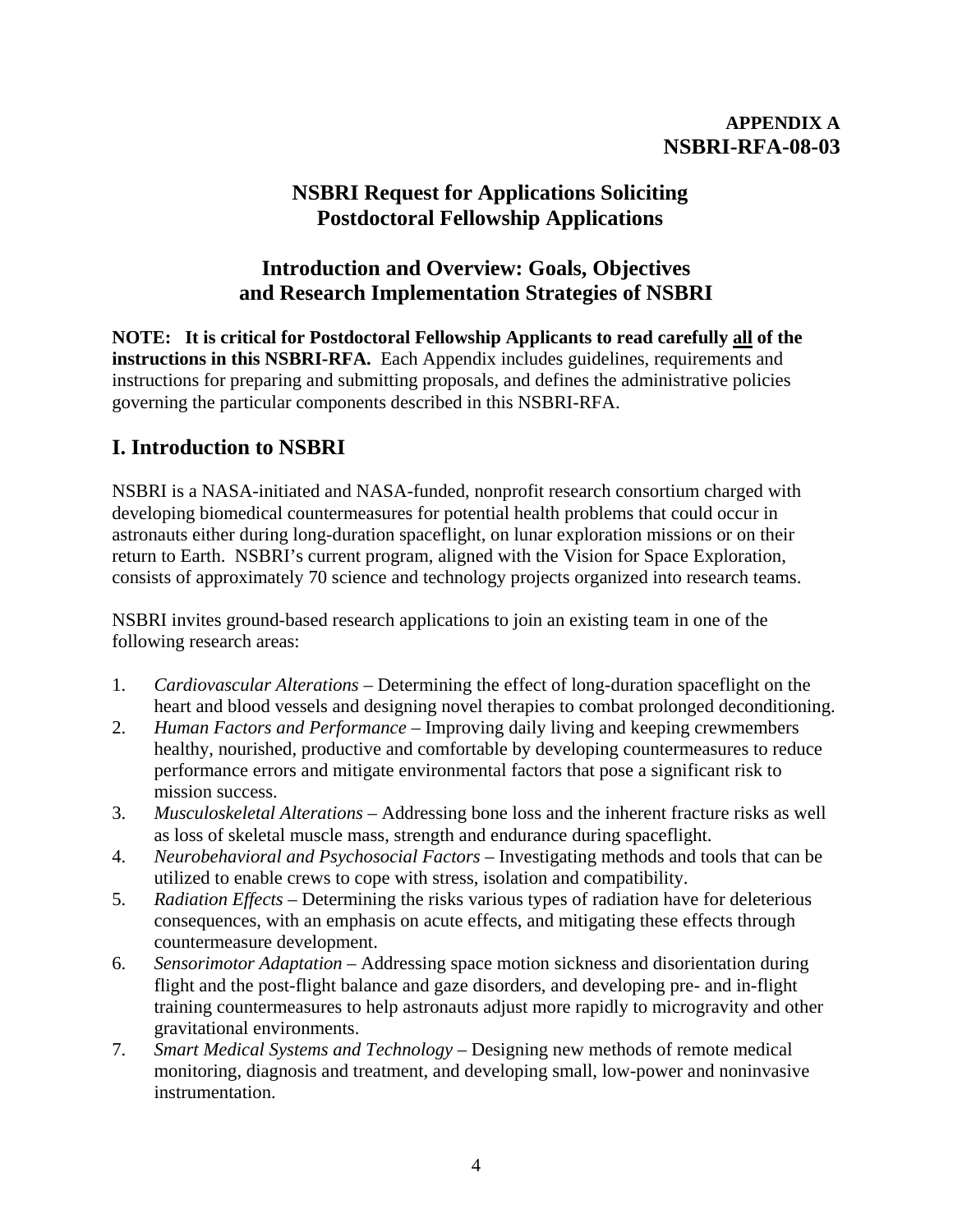Each of the research teams consists of a set of coordinated and complementary projects focused on a common theme. Team management and coordination is the responsibility of the **Team Leader**. A Team Leader, assisted by an Associate Team Leader, heads each research team. Team Leaders play a pivotal role in guiding the Institute's science and technology program and in the ultimate success of the Institute. Their expertise and "hands-on" approach to research management add value across projects and across teams. The Team Leader is guided by the Bioastronautics Roadmap (BR, see Appendix A, Section III), which is the cornerstone for developing the team's integrated strategic research plan, the key to accomplishing the Institute's mission.

# **II. NSBRI Mission and Infrastructure**

NSBRI is responsible for the development of countermeasures and risk-mitigation strategies to alleviate the deleterious effects of long-duration spaceflight and for the support of applied space biomedical research directed toward this specific goal. Its mission is to lead a national effort in integrated, critical path space biomedical research that supports the Vision for Space Exploration by focusing on the enabling of long-term human presence in, development of, and exploration of space. This is accomplished by:

- designing and testing effective countermeasures to address the biological and environmental impediments to long-term human spaceflight;
- defining the molecular, cellular, organ-level, and integrated responses and relationships that ultimately determine these impediments, where such activity is essential for the development of novel countermeasures;
- establishing biomedical support technologies to maximize human performance in space, reducing biomedical hazards to an acceptable level, and delivering quality medical care;
- transferring and disseminating the biomedical advances in knowledge and technology to the general benefit of mankind; and
- ensuring open involvement of a diverse scientific community, industry and the public at large in the Institute's activities and fostering a robust partnership with NASA, particularly through NASA's Johnson Space Center.

## **Institute Infrastructure**

NSBRI is governed by a consortium of twelve institutions: Baylor College of Medicine; Brookhaven National Laboratory; Harvard Medical School; The Johns Hopkins University; Massachusetts Institute of Technology; Morehouse School of Medicine; Mount Sinai School of Medicine; Rice University; Texas A&M University; the University of Arkansas for Medical Sciences; the University of Pennsylvania Health System; and the University of Washington. The Institute's Headquarters are located in Houston at Baylor College of Medicine.

#### **This is an open solicitation. Consortium membership is not a requirement for Postdoctoral Fellowship Program participation.**

An independent Board of Scientific Counselors is responsible for assuring excellence in the Institute's research program through independent external peer review. An External Advisory Council is responsible for advising Institute Management and the Board of Directors (comprised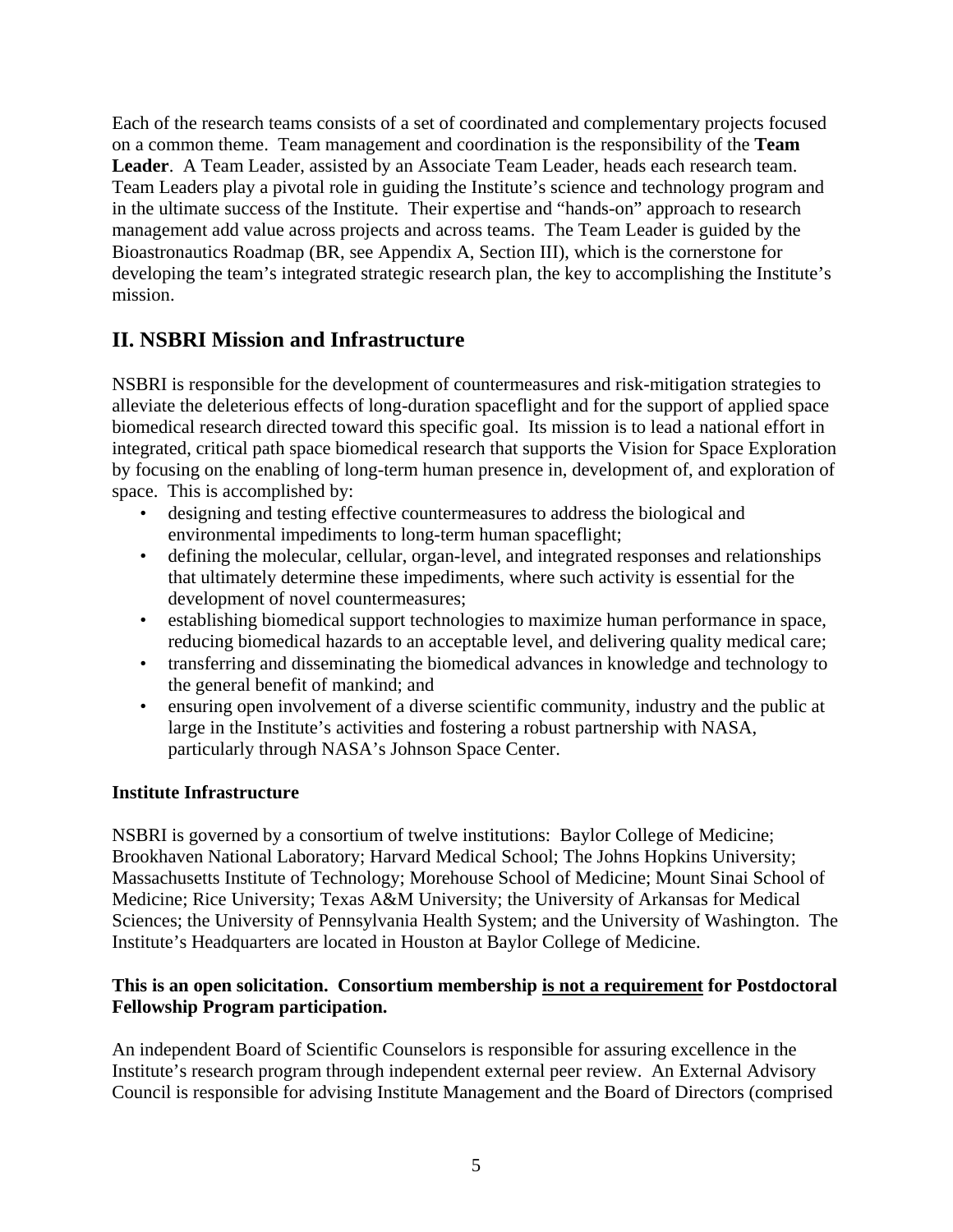of, but not limited to, representatives from the senior management of each of the 12 NSBRI consortium-member institutions) concerning program strategy, tactical implementation and effectiveness. NSBRI also has a User Panel of former and current astronauts and flight surgeons responsible for assuring that the research program is focused squarely on astronaut health and safety. An Industry Forum of representatives from space- and biomedically-related industries advises and assists NSBRI concerning Earth- and space-based applications for Institute research.

In addition to its research program, NSBRI has developed a robust education and outreach program that takes advantage of the Institute's core research activities. The Institute coordinates its research activities with NASA through a joint NASA/NSBRI Steering Committee and other NASA/NSBRI strategic and tactical working groups.

# **III. The Bioastronautics Roadmap (BR)**

In order to identify and make publicly known the biomedical and health risks of spaceflight and the research and technology questions that must be answered to reduce those risks, NASA, in partnership with NSBRI, has developed the Bioastronautics Roadmap (BR). The BR is an interdisciplinary tool to assess, understand, mitigate and manage the risks to humans that are associated with long-term exposure to the space environment. It assumes an overarching strategy that integrates requirements, risks, risk factors, research and technology questions, tasks, deliverables, and risk mitigation with the intent of directing biomedical research in support of human spaceflight, especially human exploration missions. The BR is located at [http://bioastroroadmap.nasa.gov.](http://bioastroroadmap.nasa.gov/) In addition, NASA developed the Human Research Program Integrated Research Plan (IRP) based upon an internal review. The IRP document is located at [http://humanresearch.jsc.nasa.gov/files/hrp-47065\\_HRP-IRP.pdf](http://humanresearch.jsc.nasa.gov/files/hrp-47065_HRP-IRP.pdf). The IRP identifies a series of risks and contributing risk factors and suggests what activities will fill current knowledge gaps.

With the ultimate goal of protecting the health and safety of spaceflight crews, these guiding documents facilitate NASA and the community of scientists to better define and focus research that is required for development and validation of operational health care "deliverables" in preventing, treating and rehabilitating spaceflight changes, and in creating and supporting appropriate habitation and medical care systems.

**Postdoctoral Fellowship Applicants should review these documents and must identify in their proposal which risk(s) listed in the BR their research addresses. Applicants must also provide the rationale for why their proposed line of investigation will provide insight into mitigation of the risk(s). Proposals that do not comply with this requirement will be returned without review.**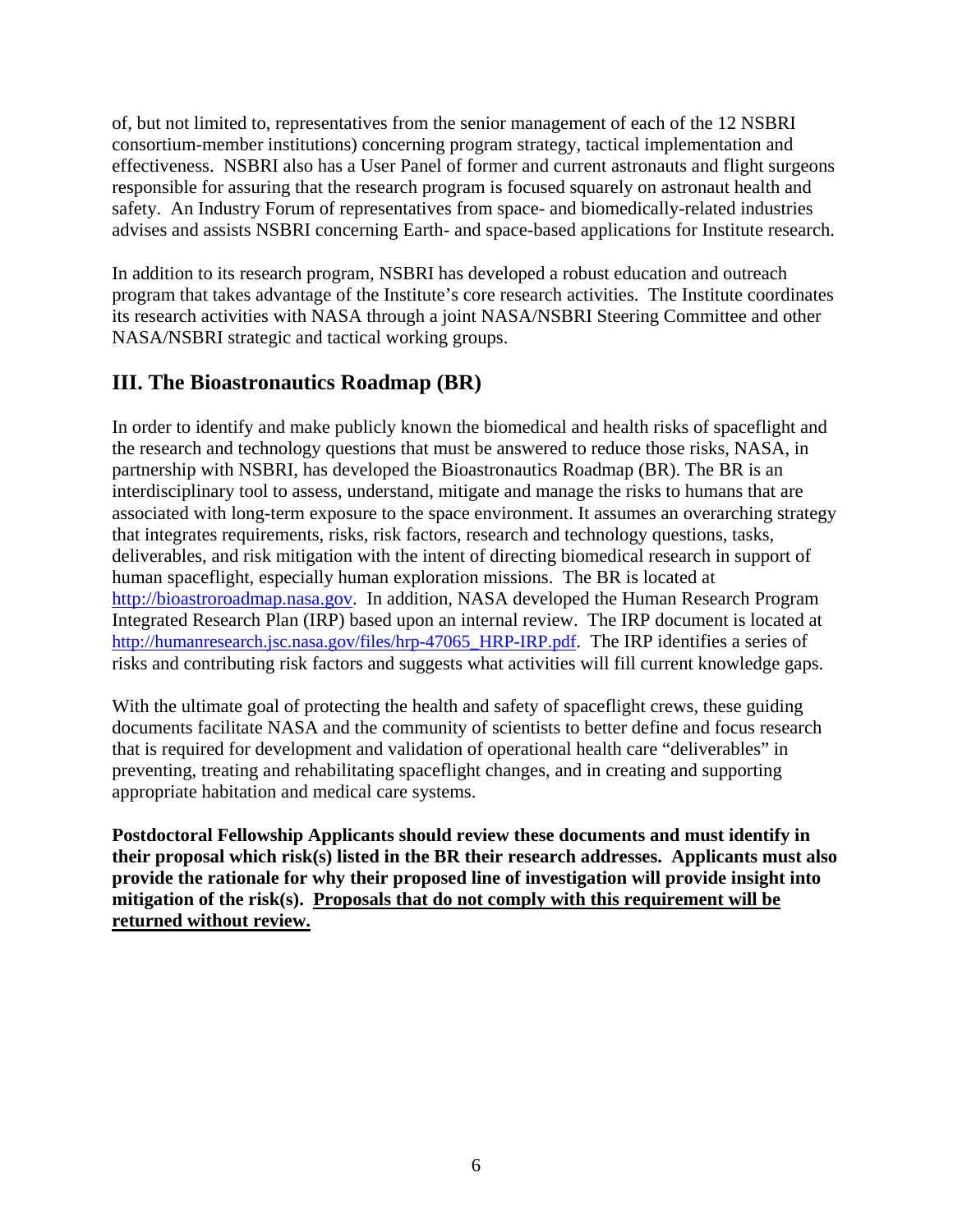# **IV. Explanation of Countermeasure Readiness Level and Technology Readiness Level**

## **Countermeasure Readiness Level (CRL)**

The use of the CRL scale allows NASA and NSBRI to: 1) define, assess and quantify the level of "countermeasure readiness;" 2) determine and describe how each funded research project fits into the countermeasure development "flow;" and 3) monitor progress in countermeasure development. This section describes this scale and how it is used. **The CRL of the proposed research must be identified in the application.** 

Figure 1 illustrates the CRL scale. It describes an incremental research program ranging from fundamental studies that suggest potential countermeasures to applied studies that allow the systematic evaluation and validation of countermeasures ready for operational implementation. Countermeasure development usually progresses through systematic research. Research flows through various levels of countermeasure readiness.

## **Figure 1. Countermeasure Readiness Level Scale**

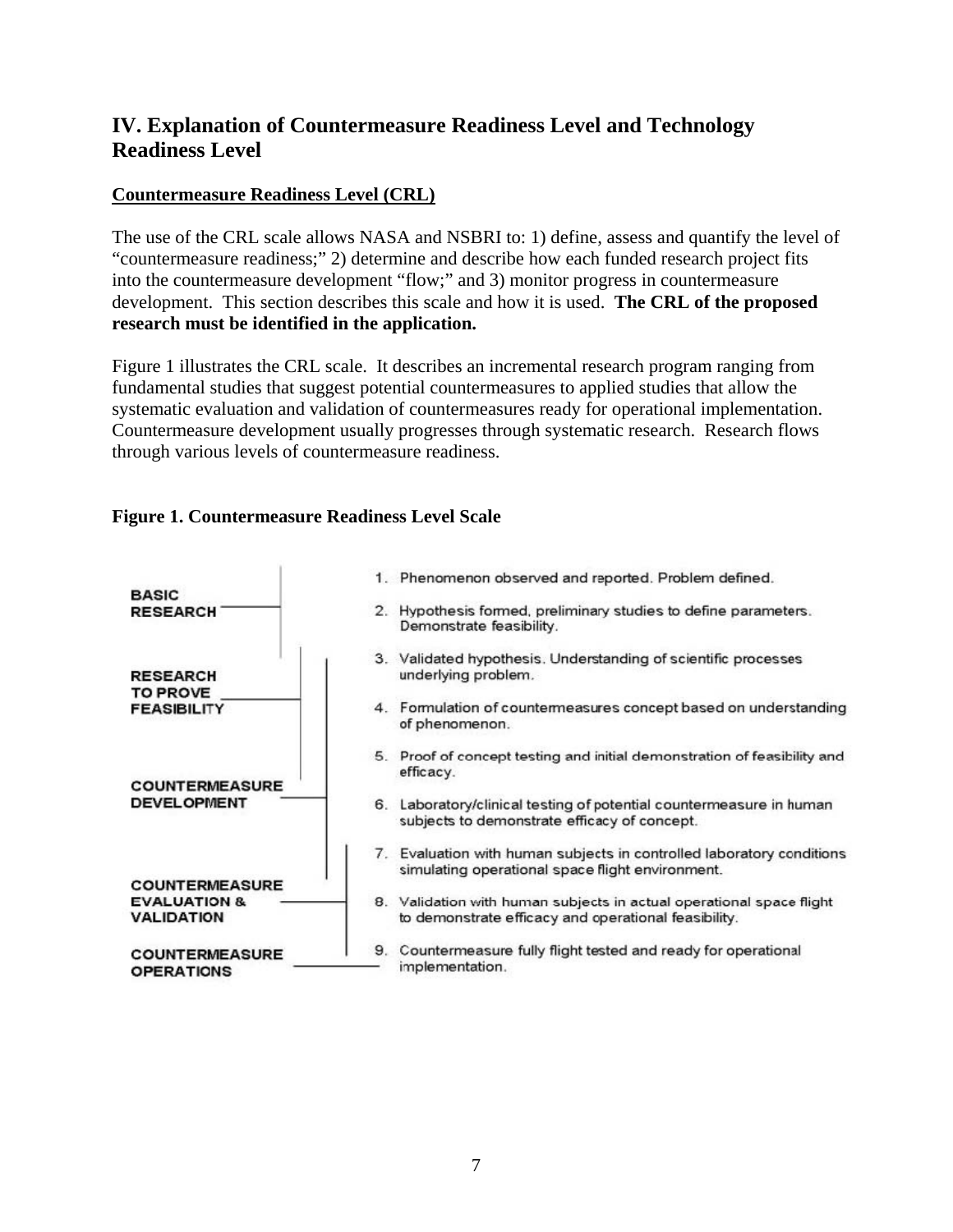## **Technology Readiness Level (TRL)**

Technology Readiness Level is a systematic measurement system that supports assessments of the maturity of a particular technology and the consistent comparison of maturity between different types of technology. In short, a TRL is a technology milestone. (See Figure 2.) **Technology projects must identify the TRL of the proposed research.**

## **Figure 2. Technology Readiness Level Scale**

| Level            | Definition                                                                |
|------------------|---------------------------------------------------------------------------|
| TRL1             | Basic principles observed                                                 |
| TRL <sub>2</sub> | Technology concept and/or application formulated                          |
| TRL3             | Analytical and experimental critical function/prool-of-concept            |
| TRL4             | Component and/or breadboard validation in lab                             |
| TRL <sub>6</sub> | Component and/or breadboard in relevant environment                       |
| <b>TRL6</b>      | System/subsystem model or prototype demonstration in relevant environment |
| TRL7             | Subsystem prototype in a space environment                                |
| <b>TRLB</b>      | System completed and flight qualified through demonstration               |
| TRL9             | System flight proven through mission operations                           |
|                  |                                                                           |

# **V. Bibliography**

- 1. **National Space Biomedical Research Institute Website.** <http://www.nsbri.org/> Contains information on the Institute's science, technology and education programs, including detailed team activities and project summaries for all current and completed projects.
- 2. **Bioastronautics Roadmap, A Risk Reduction Strategy for Human Space Exploration**. Before the Vision for Space Exploration was articulated, NASA developed the Bioastronautics Roadmap to identify biomedical and health risks. The BR identifies risks, potential risks and areas of concern. [http://bioastroroadmap.nasa.gov](http://bioastroroadmap.nasa.gov/)
- 3. **NASA Human Research Program Integrated Research Plan.** The Integrated Research Plan (IRP) describes the portfolio of Human Research Program (HRP) research and technology tasks. The IRP is the HRP strategic and tactical plan for research necessary to meet HRP requirements. The Interim Baseline Plan available at: [http://humanresearch.jsc.nasa.gov/files/hrp-47065\\_HRP-IRP.pdf](http://humanresearch.jsc.nasa.gov/files/hrp-47065_HRP-IRP.pdf)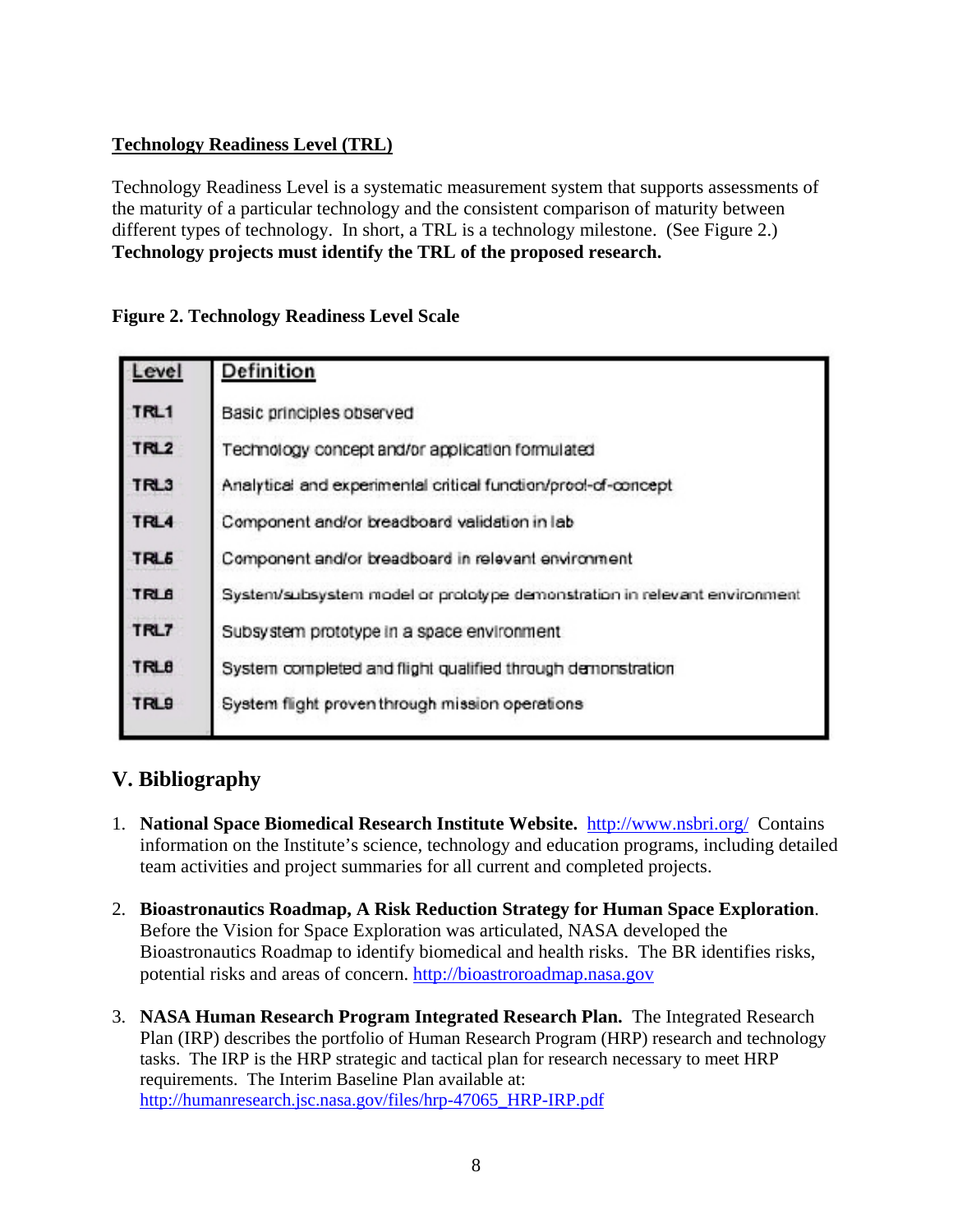- 4. **Space Life Sciences Directorate Website.** <http://slsd.jsc.nasa.gov/>
- 5. **NASA Vision for Space Exploration.** Document available at: [http://www.nasa.gov/pdf/55584main\\_vision\\_space\\_exploration-hi-res.pdf](http://www.nasa.gov/pdf/55584main_vision_space_exploration-hi-res.pdf)
- 6. **NASA Human Research Program Task Book (Program Tasks and Bibliography).** The Living Task Book and Task Book Archives are available at: [http://taskbook.nasaprs.com/peer\\_review/index.cfm](http://taskbook.nasaprs.com/peer_review/index.cfm)
- 7. **Space Life Sciences Data Archive (LSDA).** An online database containing descriptions and results of completed NASA-sponsored flight experiments. Descriptions are included of experiments, missions, procedures, hardware, biospecimens collected, personnel and documents. Biospecimens that are available for research purposes are described in detail. A limited number of experiments contain final reports and spreadsheet data suitable for downloading. Data from human subjects are unavailable online for reasons of privacy. Internet address: [http://lsda.jsc.nasa.gov/lsda\\_home.cfm](http://lsda.jsc.nasa.gov/lsda_home.cfm)
- 8. **Small Clinical Trials: Issues and Challenges.** Institute of Medicine, National Academy Press, Washington, DC. <http://www.nap.edu/books/0309073332/html/>
- 9. **Sex and Gender: Exploring the Biological Contributions to Human Health.** *NIH Guidelines on the Inclusion of Women and Minorities as Subjects in Clinical Research, 59 Fed. Reg. 14508 (1994).*
- 10. **Safe Passage, Astronaut Care for Exploration.** Institute of Medicine, National Academy Press, Washington, DC (2001).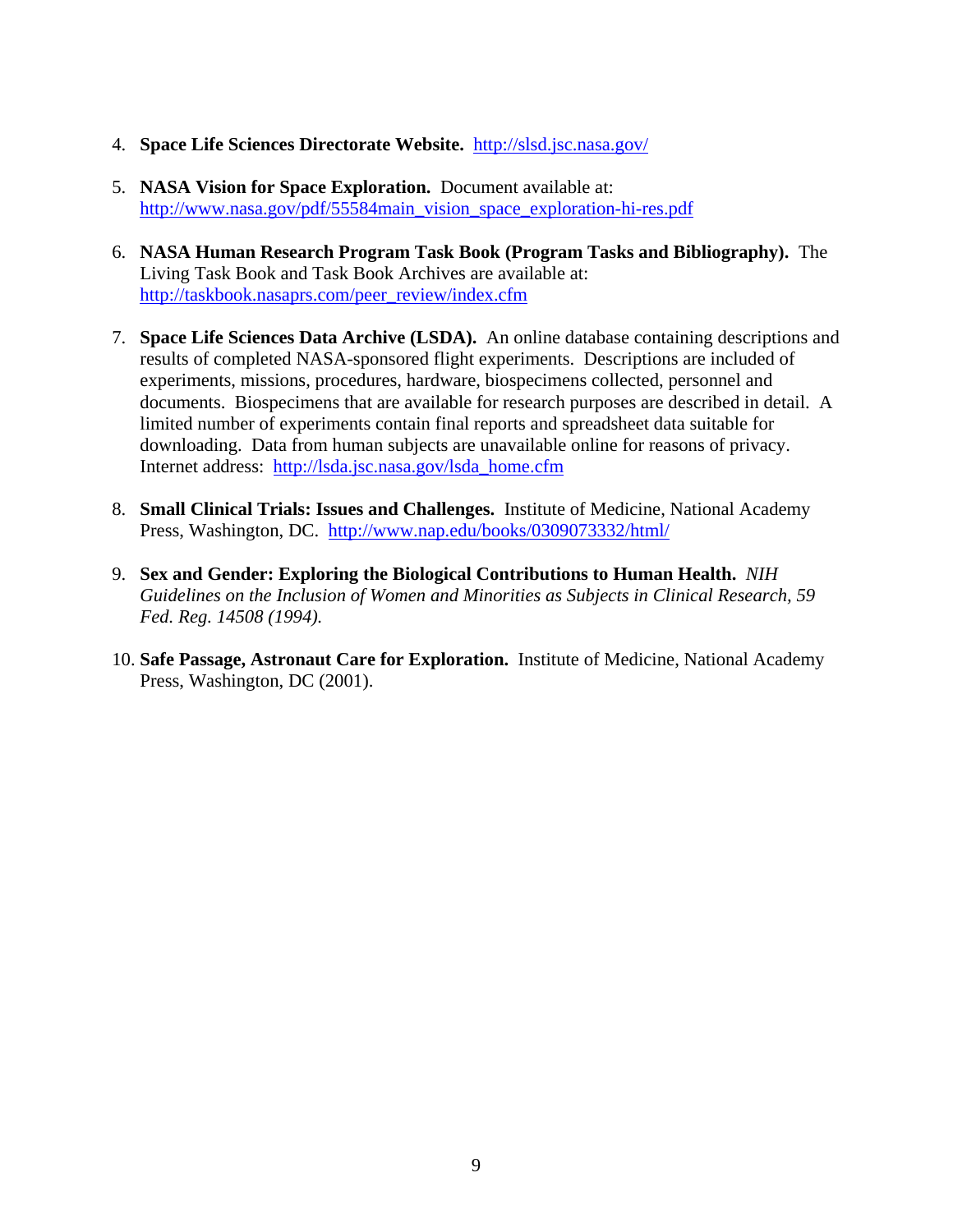## **APPENDIX B NSBRI-RFA-08-03**

# **NSBRI Request for Applications Soliciting Postdoctoral Fellowship Applications**

# **Specific Details Related to the Request for Applications**

**NOTE: The program is open to U.S. citizens, permanent residents or persons with preexisting visas obtained through their sponsoring institutions that permit postdoctoral training for the project's duration. Please note that current restrictions at locations having high, security-clearance requirements may impede full participation in some learning experiences by persons who have certain visa classifications. To be eligible for this program, previous postdoctoral training must be limited to three years or less.** 

# **I. Research Opportunity – General Information**

To carry out NSBRI's primary mission of identifying, designing and developing effective countermeasures to address the biological and environmental impediments to human spaceflight, NSBRI focuses its research program on the primary needs of long-duration missions (e.g., several months on the International Space Station and exploration-class missions to the moon and Mars). These missions pose the greatest challenge to present and future space travelers, and meeting these challenges with appropriate countermeasures lies at the core of the NSBRI's responsibility.

Potential physiological changes that may occur during prolonged spaceflight include, among others, significant loss of muscle and bone mass, decreased dietary intake of nutrients, metabolic and endocrine alterations, important changes in cardiovascular function, and deleterious effects on sensorimotor performance. By addressing long-term missions, increased crew safety, health and performance will be realized for shorter-duration spaceflights.

NSBRI research is conducted in partnership with NASA using an **integrated team approach**. The teams focus on high-priority biomedical research problems, and investigators work together, within and between teams, to address complex risks that often require interdisciplinary expertise and resources. The value added in the integrated team approach leads to more effective outcomes-driven research than what is obtainable by a single project alone.

NSBRI has an essential enabling role for NASA: providing capabilities for countermeasures development research. The Institute engages scientists, engineers and clinicians and uses institutional resources to form a biomedical research community. Countermeasures research conducted by NSBRI's research community is integrated with the engineering and operational expertise of NASA to effectively manage health risks for long-duration human spaceflight.

The CRL and/or TRL that will result from the funding and conduct of the proposed research must be identified in the proposal. For further information, refer to Appendix A, Section IV.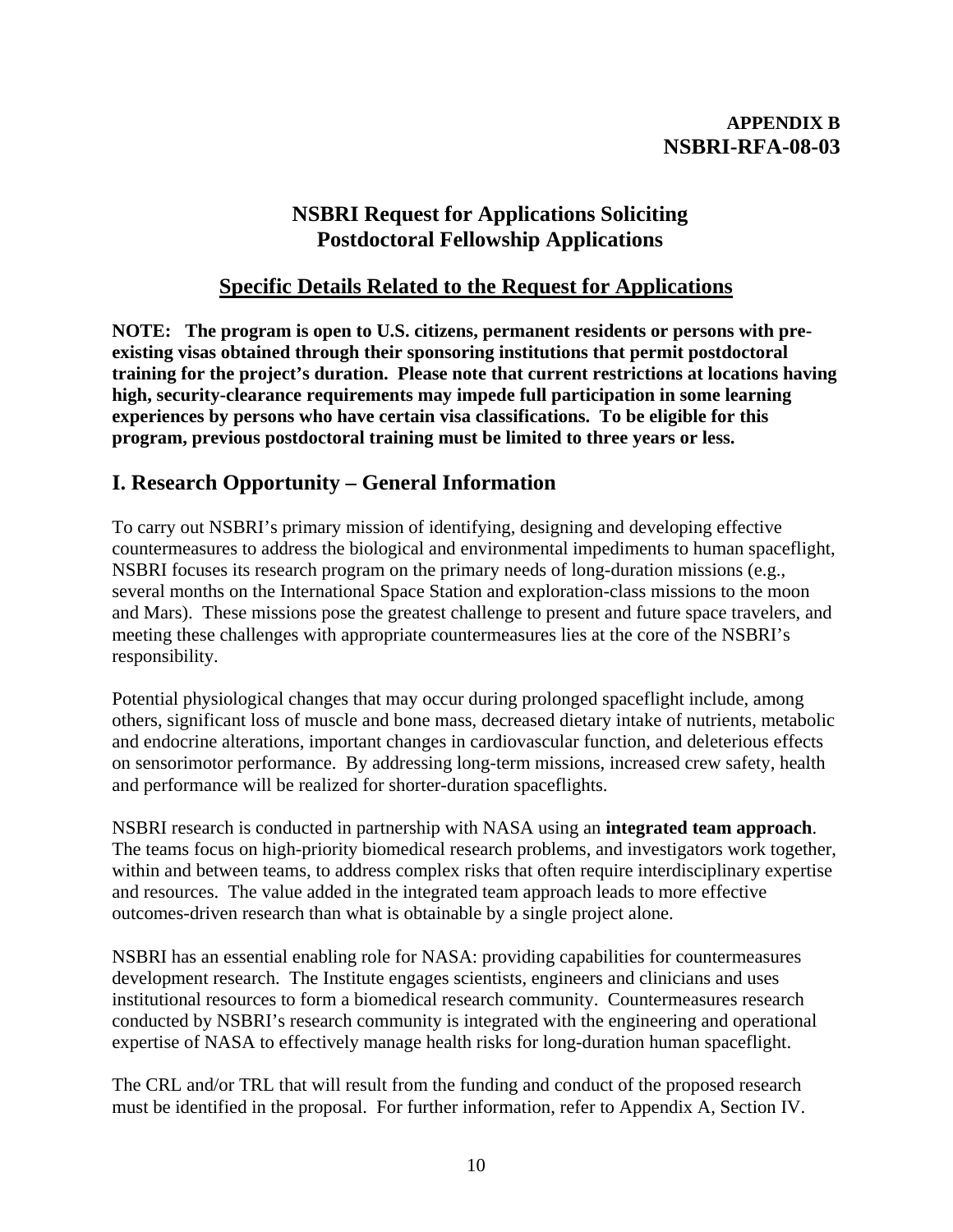# **II. NSBRI Team-Specific Research Focus and Opportunity**

Applications submitted to the NSBRI in response to this NSBRI-RFA must address one of the research areas discussed below. Proposals that impact more than one area should be directed to only one primary research area. Studies that use integrated methods are particularly encouraged.

It is recommended that Postdoctoral Fellowship Applicants carefully review the NSBRI website for information on the team(s) relevant to a proposal. These webpages are referenced in the following subsections, which are provided to guide proposers to the key problems and issues that are central to each research area. In all cases, proposals must represent questions and be relevant to priorities enumerated in the BR at [http://bioastroroadmap.nasa.gov/index.jsp.](http://bioastroroadmap.nasa.gov/index.jsp)

Proposals in problem modeling, space medicine and technology that are relevant to countermeasure development within the scope of the NSBRI mission are invited but must address one of the research areas discussed below. NSBRI seeks innovative projects of two years in duration and of varying scope that will produce clear deliverables. Applicants are encouraged to define clear milestones and to collaborate with experts, as appropriate, to maximize the likelihood of success and the impact of their proposed research.

## **1. NSBRI Cardiovascular Alterations Team**

The Cardiovascular Alterations Team is determining the effects of long-duration spaceflight on the heart and blood vessels and designing novel therapies for combating prolonged deconditioning. These strategies include training regimens as well as pharmacologic and nutritional interventions. Team information, including research goals and priorities, is located at [http://www.nsbri.org/Research/Cardio.html.](http://www.nsbri.org/Research/Cardio.html)

## **2. NSBRI Human Factors and Performance Team**

The Human Factors and Performance Team is studying ways to improve daily living and keep crewmembers healthy, productive and comfortable during exploration missions. Efforts aim to reduce performance errors and mitigate environmental factors that pose significant risk to mission success. Team members are examining ways to improve sleep and scheduling of work shifts as well as how specific types of lighting in the craft and habitat can improve alertness and performance. Other projects address nutritional countermeasures and how factors in the environment, such as lunar dust, can impact crew health. Team information, including research goals and priorities, is located at [http://www.nsbri.org/Research/HFP.html.](http://www.nsbri.org/Research/HFP.html)

#### **3. NSBRI Musculoskeletal Alterations Team**

The Musculoskeletal Alterations Team is studying the mechanisms involved in bone and muscle loss and whether reduced gravity increases risk of bone breaks and impairs fracture healing. In addition to identifying ways to enhance the benefits of exercise for maintenance of musculoskeletal function, the Team also seeks to develop methods to prevent or reduce the loss by considering nutritional and pharmaceutical interventions to complement exercise. Team information, including research goals and priorities, is located at [http://www.nsbri.org/Research/MusculoSkeletal.html.](http://www.nsbri.org/Research/MusculoSkeletal.html)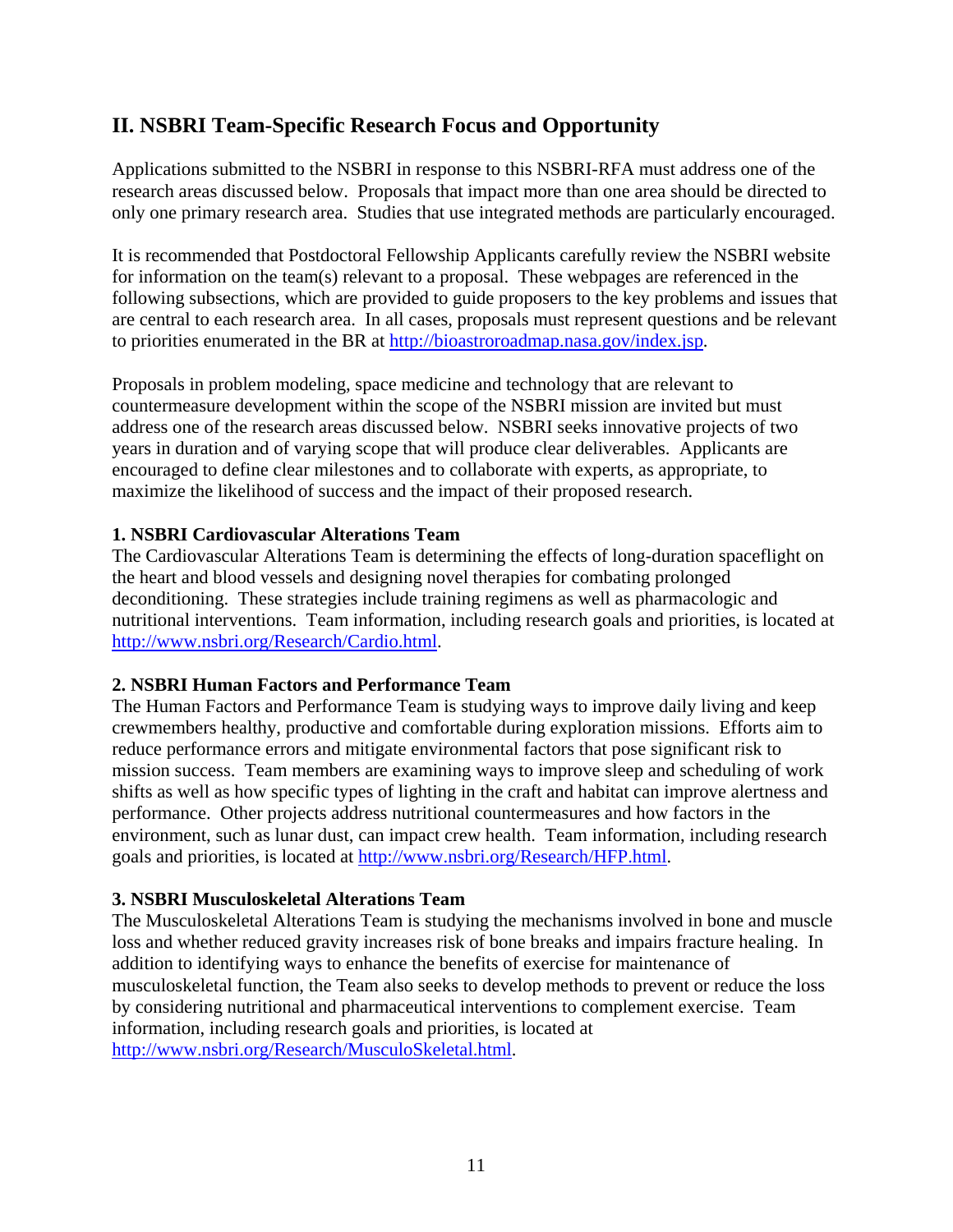## **4. NSBRI Neurobehavioral and Psychosocial Factors Team**

The Neurobehavioral and Psychosocial Factors Team is concerned with methods crews use to deal with stress, isolation, confinement and the challenges of long-duration space missions. In addition to identifying neurobehavioral and psychosocial risks to crew health, safety and productivity, Team objectives include developing methods to monitor cognitive function and behavior and countermeasures to enhance performance, motivation and quality of life. Leadership style, crew composition, organization and communication are also being investigated to optimize crew effectiveness and mission success. Team information, including research goals and priorities, is located at [http://www.nsbri.org/Research/Psycho.html.](http://www.nsbri.org/Research/Psycho.html)

## **5. NSBRI Radiation Effects Team**

Extended missions will expose astronauts to greater levels and more varied types of radiation. High levels of radiation may kill cells, damage tissue and cause mutations; other effects of acute exposure include prodromal syndrome, skin reactions and hematologic disorders. On lunar missions, radiation exposure from solar particle events could impair an astronaut's performance and result in mission failure. The Radiation Effects Team is focused on understanding and mitigating the risks related to exposure to various types of space radiation, with an emphasis on acute effects. Projects are developing countermeasures to mitigate the effects of radiation exposures and designing devices to monitor radiation during extravehicular activities on the lunar surface. Team information, including research goals and priorities, is located at [http://www.nsbri.org/Research/Radiation.html.](http://www.nsbri.org/Research/Radiation.html)

#### **6. NSBRI Sensorimotor Adaptation Team**

The Sensorimotor Adaptation Team is developing pre-flight and in-flight training countermeasures, so that astronauts can adjust more rapidly to gravitational changes that can result in disorientation, motion sickness and a loss of sense of direction. These disturbances can impact operational activities including approach and landing, docking, remote manipulation, extravehicular activity, and post-landing normal and emergency egress. Team information, including research goals and priorities, is located at [http://www.nsbri.org/Research/Neuro.html.](http://www.nsbri.org/Research/Neuro.html)

## **7. NSBRI Smart Medical Systems and Technology Team**

The Smart Medical Systems and Technology Team is developing smart, integrated medical systems to assist in delivering quality health care. These systems must be small, low-power, noninvasive and versatile. Possible technologies needed include space surgery and supporting techniques, ultrasound diagnostics and therapeutics, routine risk and health-monitoring systems, and automated systems and devices to aid in decision-making, training and diagnosis. New technologies developed by this Team will have immediate benefits to medical care on Earth. Team information, including research goals and priorities, is located at [http://www.nsbri.org/Research/SmartTech.html.](http://www.nsbri.org/Research/SmartTech.html)

## **III. Award Information**

Selected proposals are expected to be funded for two years, with an assumed start date of October 1, 2008. This date is flexible, however, and will be negotiated with each selected Postdoctoral Fellow. The Postdoctoral Fellowship award will be funded as a stipend of \$40,000 for the first year with a 5% increase in the second year, and will include an allowance for health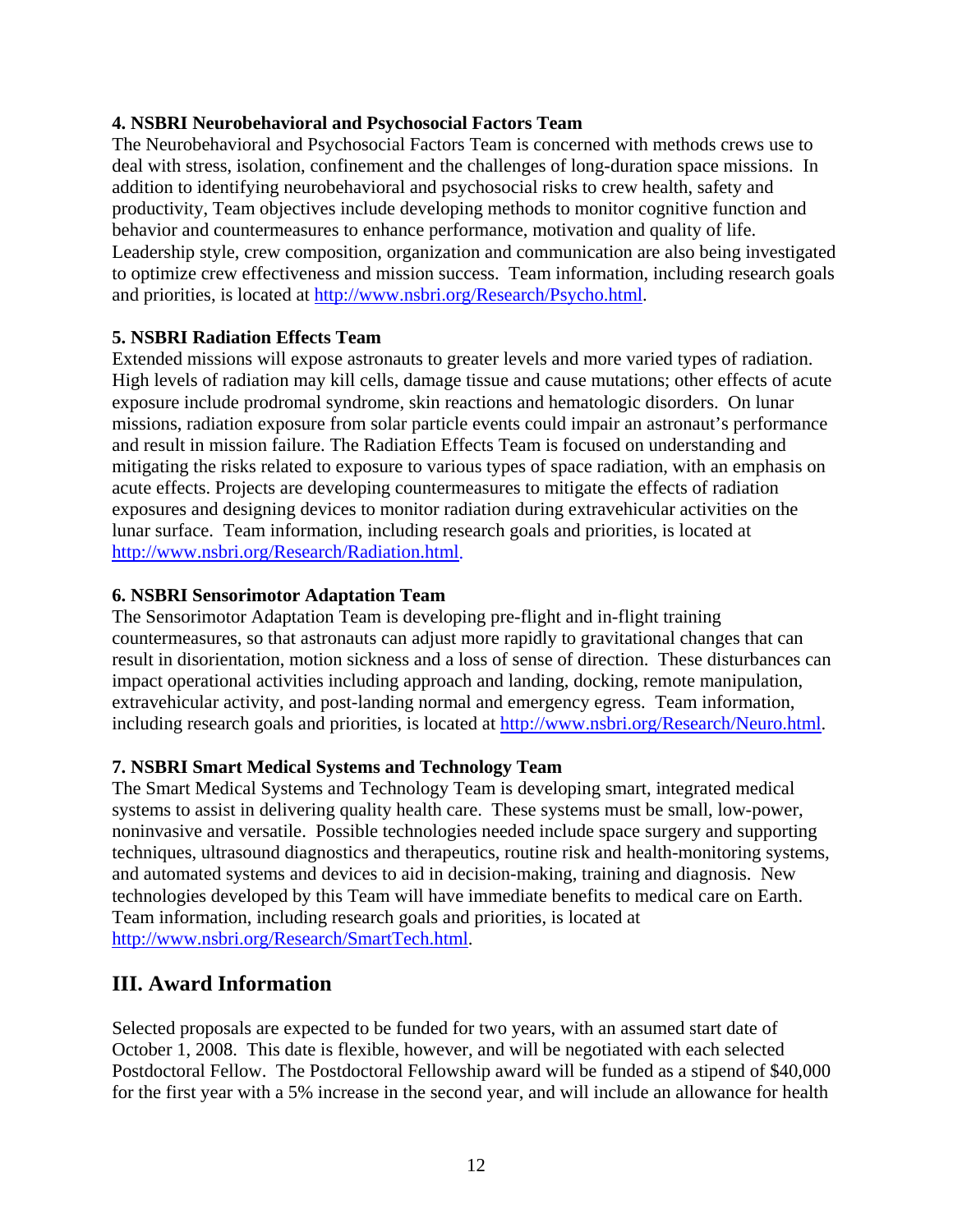insurance. Additional funding will be provided for travel to a mandatory NSBRI meeting of Postdoctoral Fellows at the annual NSBRI/NASA Investigators' Meeting, a research team meeting, and a scientific meeting of the Postdoctoral Fellow's choice. The Postdoctoral Fellow will also be expected to spend 3-5 days in Houston and at NASA Johnson Space Center to become familiar with the research facilities and programs available at that institution (costs also covered by NSBRI). The time period for the Johnson Space Center visit will be arranged by the Fellowship Program and will occur during the summer of 2009.

The mechanism of support will be an NSBRI sub-cooperative agreement with funds provided by NASA through a cooperative agreement (Cooperative Agreement NCC 9-58) with NASA's Johnson Space Center.

# **IV. Eligibility**

## **A. Eligibility of Applicants**

The program is open to U.S. citizens, permanent residents or persons with pre-existing visas obtained through their sponsoring institutions that permit postdoctoral training for the project's duration. To be eligible for this program, Postdoctoral Fellows may not have more than three years of previous postdoctoral training.

Research proposals will be accepted from all categories of organizations, public and private, and for profit and nonprofit, such as universities, colleges, hospitals, laboratories, units of state and local governments, and eligible agencies of the Federal Government. In most cases, only approved applications from U.S. institutions will be selected for funding. Postdoctoral Fellowship Applicants may collaborate with universities, Federal Government laboratories, the private sector, and state and local government laboratories. In all such arrangements, the applying entity is expected to be responsible for administering the project according to the management approach presented in the proposal.

The applying entity must have in place a documented base of ongoing, high-quality research in science and technology or in those areas of science and engineering clearly relevant to the specific programmatic objectives and research emphases indicated in this Request for Applications. Present or prior support by NASA or the NSBRI of research or training in any institution or for any investigator is neither a prerequisite to submission of an application nor a competing factor in the selection process.

## **B. Additional Guidelines Applicable to Foreign Applicants**

The program is open to U.S. citizens, permanent residents or persons with pre-existing visas obtained through their sponsoring institutions that permit postdoctoral training for the project's duration. Please note that current restrictions at locations having high, security-clearance requirements may impede full participation in some learning experiences by persons who have certain visa classifications. All proposals must be in English and comply with all other submission requirements stated in the NSBRI-RFA.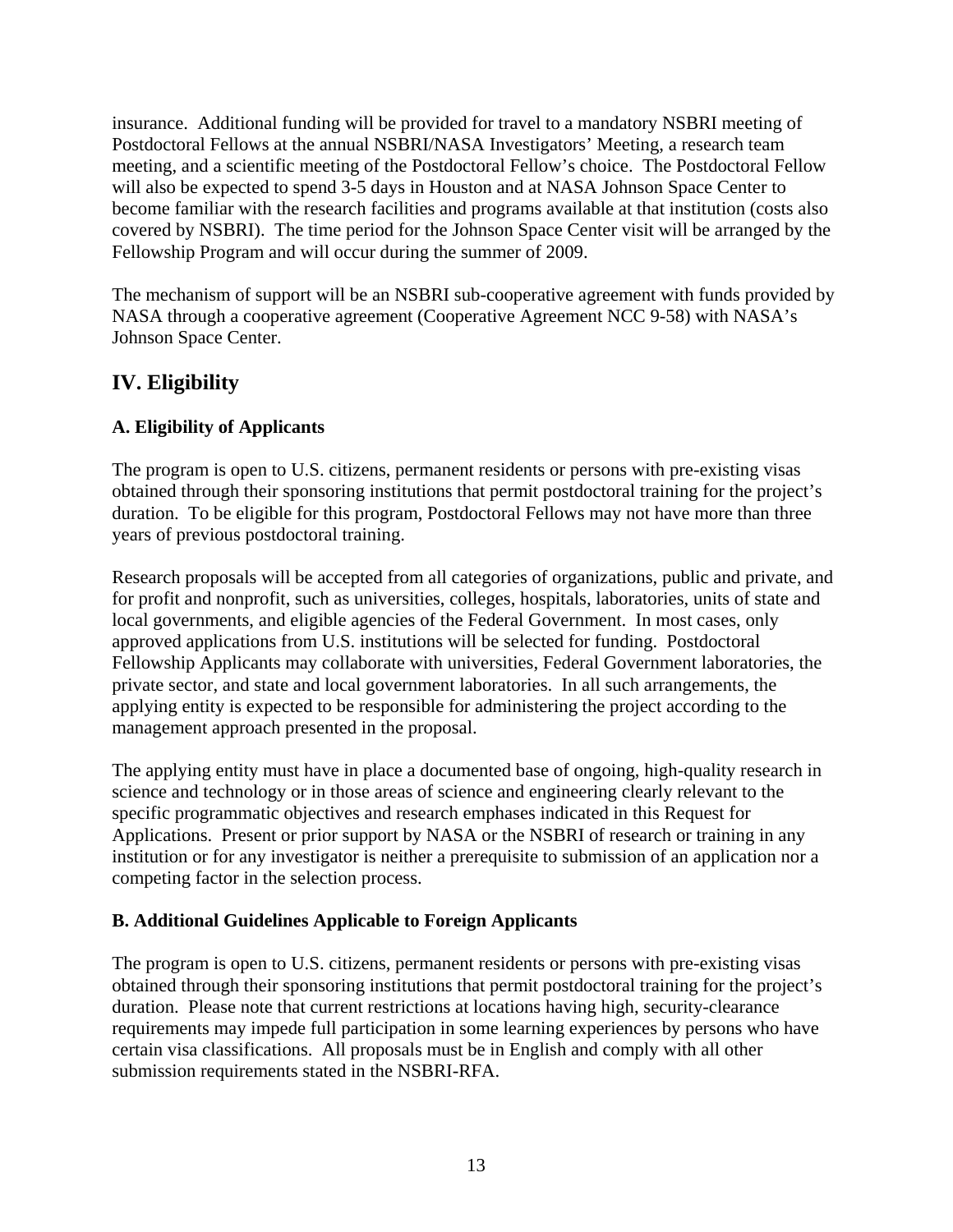# **V. Application Procedures for the NSBRI Postdoctoral Fellowship Program**

## **A. Source of Application Materials**

All information needed to submit an electronic proposal in response to this solicitation is contained in this RFA and in a companion document entitled "Guidebook for Proposers Responding to a NASA Research Announcement (NRA) Edition 2008" (hereafter referred to as the *Guidebook for Proposers*) that is located at: [http://www.hq.nasa.gov/office/procurement/nraguidebook/.](http://www.hq.nasa.gov/office/procurement/nraguidebook/)

In cases where the Guidebook for Proposers and this RFA conflict, the RFA language shall take precedence.

Proposal submission questions will be answered and published in a Frequently Asked Questions (FAQ) document. This FAQ will be posted on the NSPIRES solicitation download site alongside this RFA, and will be updated periodically between submission release and the proposal due date.

## **B. Content and Form of Proposal Submission**

## **1. NSPIRES Proposal Data System**

## **a) NSPIRES Registration**

This RFA requires that the proposer register key data concerning their intended submission with the NASA Solicitation and Proposal Integrated Review and Evaluation System (NSPIRES) located at [http://nspires.nasaprs.com.](http://nspires.nasaprs.com/) **Potential Applicants are urged to access this site well in advance of the proposal due date(s) to familiarize themselves with its structure and enter the requested identifier information.** It is especially important to note that every individual named on the proposal's *Cover Page* (see below) must be registered in NSPIRES and that such individuals must perform this registration themselves; that is, no one may register a second party, even the Mentor of a proposal in which that person is committed to participate. This data site is secure, and all information entered is strictly for NSBRI use only. In NSPIRES, the Mentor is identified as the Principal Investigator (PI) and the Trainee is identified as the Postdoctoral Fellow.

Before beginning an online application, the Postdoctoral Fellow must ensure that:

- 1) The Organization to which the Postdoctoral Fellow is applying is registered with NSPIRES through an Authorized Organizational Representative (AOR)
- 2) The Mentor (PI) is registered with NSPIRES, and is affiliated with the Organization to which the Postdoctoral Fellow is applying
- 3) The Mentor (PI) knows the name of the Authorized Organizational Representative (AOR) of the Organization, and the AOR is registered with NSPIRES
- 4) The Postdoctoral Fellow is registered with NSPIRES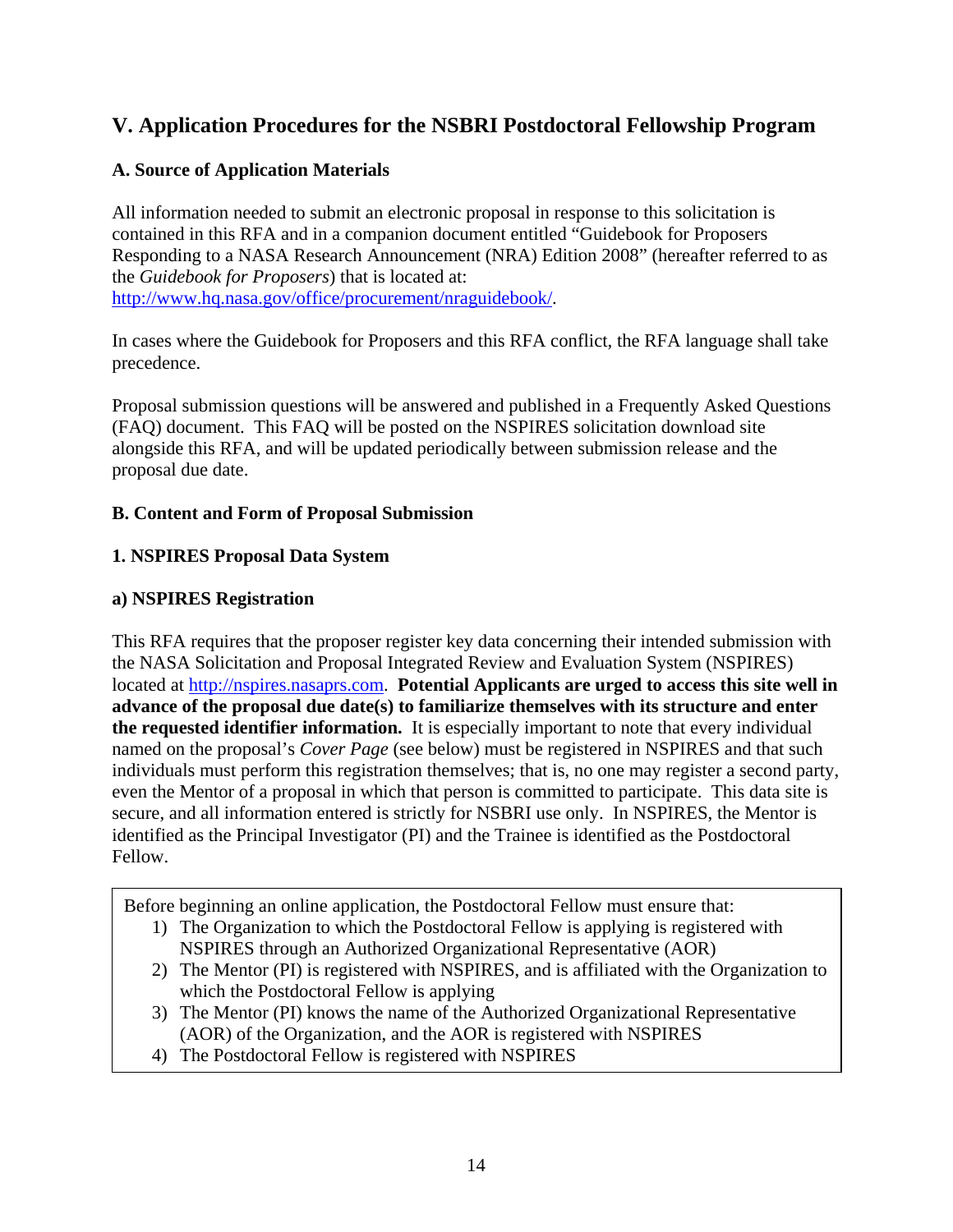Every organization that intends to submit a proposal in response to this RFA, including educational institutions, industry, nonprofit institutions, NASA Centers, and other U.S. Government agencies, **must be registered in NSPIRES prior to submitting a proposal**. Such registration must be performed by an organization's electronic business point-of-contact (EBPOC) in the Central Contractor Registry (CCR).

NSPIRES help topics may be accessed through the NSPIRES online help site at <http://nspires.nasaprs.com/external/help.do>. For any questions that cannot be resolved with the available online help menus, requests for assistance may be directed by email to [nspires-help@nasaprs.com](mailto:nspires-help@nasaprs.com) or by telephone to 202-479-9376, Monday through Friday, 8 a.m. to 6 p.m., Eastern Time.

## **b) Electronic Submission**

**Proposals must be submitted electronically, and all proposers are required to use NSPIRES.** NSBRI Postdoctoral Fellowship proposals must be submitted electronically by one of the officials at the Mentor's (PI) organization who is authorized to make such a submission. It is strongly recommended that the Postdoctoral Fellow work closely with his/her Mentor to ensure the proposal is submitted by the due date and time listed in this solicitation. Proposals will not be accepted after the listed due date and time.

NSPIRES accepts fully electronic proposals through a combination of data-based information (e.g., the electronic *Cover Page* and its associated forms) and an uploaded PDF file that contains the body of the proposal. The NSPIRES system will provide a list of all elements that make up an electronic proposal, and the system will conduct an element check to identify any item(s) that is(are) apparently missing or incomplete. Note that a failed element check will not preclude submission, but rather it will serve as a warning that a proposal may be incomplete. Proposers are particularly encouraged to begin their submission process early. Proposers submitting a Notice of Intent (NOI) will have the option of building a proposal based on stored NOI information within the NSPIRES database.

Requests for assistance in accessing and/or using NSPIRES may be directed by email to [nspires-help@nasaprs.com](mailto:nspires-help@nasaprs.com) or by telephone to 202-479-9376, Monday through Friday, 8 a.m. to 6 p.m., Eastern Time. Frequently Asked Questions (FAQs) may be accessed through the Proposal Online Help site at [http://nspires.nasaprs.com/external/help.do.](http://nspires.nasaprs.com/external/help.do) Tutorials of NSPIRES are available at [http://nspires.nasaprs.com/tutorials/index.html.](http://nspires.nasaprs.com/tutorials/index.html)

## **2. Notice of Intent to Propose**

To facilitate planning for the review process, Applicants are requested to submit a Notice of Intent through NSPIRES by following the online instructions. **Notices of Intent must be electronically submitted by June 19, 2008**, through the NSPIRES website **(**[http://nspires.nasaprs.com](http://nspires.nasaprs.com/)**)**.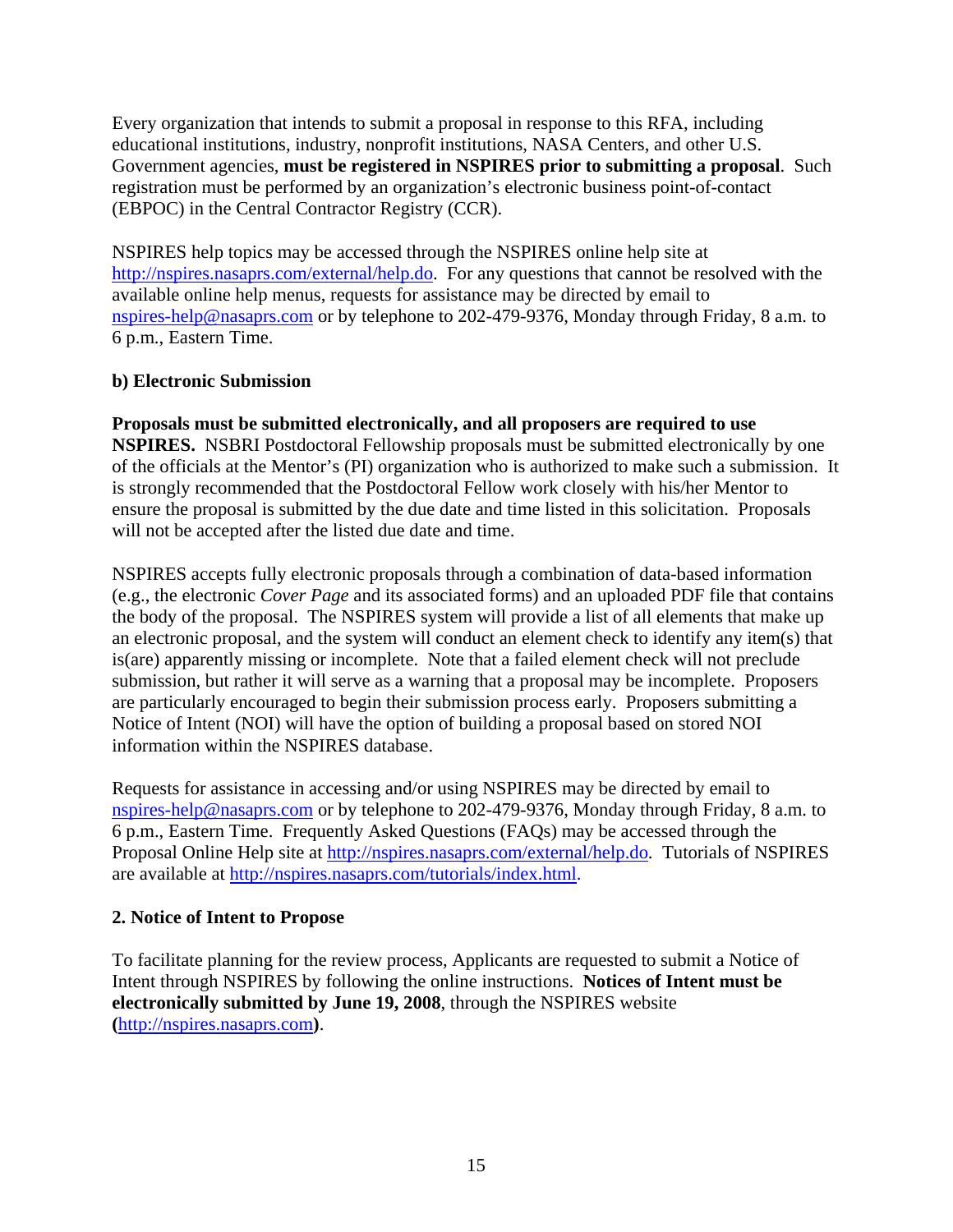The Mentor (PI) must initiate the proposal for the Postdoctoral Fellow in NSPIRES. After logging in to NSPIRES, the Mentor will:

- 1) Select the "Proposals" link
- 2) Select the "Create NOI" link
- 3) Select "NSBRI Announcement Soliciting Postdoctoral Fellowship Applications" from the list of open solicitations
- 4) Create the NOI Title
- 5) Link the proposal to the Mentor's Organization
- 6) Save the NOI
- 7) On the "View NOI" page, select the "Proposal Team" link
- 8) Select the "Add Team Member" button
- *9)* Search for the name of the Postdoctoral Fellow, select the Postdoctoral Fellow *(Note: the Postdoctoral Fellow must be registered in NSPIRES prior to this step.)*
- 10) On the "Add Team Member" page, assign Role/Privileges to the Postdoctoral Fellow
- 11) Select "Postdoctoral Fellow Role"
- 12) Grant Edit privileges to the Postdoctoral Fellow
- 13) Select NO to the two questions that follow the section entitled "U.S. Government Agency & International Participation"
- 14) Click "Save"

**After being granted edit privileges by the Mentor, the Postdoctoral Fellow must complete the NOI application. The Mentor must submit the NOI to NSBRI through NSPIRES after the Postdoctoral Fellow has completed the application.** 

**Please refer to the NSPIRES tutorial at** <http://nspires.nasaprs.com/tutorials/index.html>for online help. All information entered will remain private until the electronic submission is completed. **Please note that Notices of Intent are requested, but not required, for submission of a Postdoctoral Fellowship Application. Failure to submit a Notice of Intent will not impact the selection process.**

#### **3. Instructions for Preparation of Proposals**

As with the NOI, the NSPIRES system will guide proposers through submission of all required proposal information. Please note that previously submitted NOI information will be automatically transferred to the proposal. Please refer to the online NSPIRES tutorials at <http://nspires.nasaprs.com/tutorials/index.html> for help.

Proposals must be prepared by the Postdoctoral Fellow in conjunction with their Mentor. Proposals will be submitted by the Mentor (PI) and an official of the Mentor's organization after the Mentor (PI) has released the prepared proposal to the institution official (AOR). It is strongly recommended that the Postdoctoral Fellow work closely with the Mentor to ensure the proposal is submitted by the due date and time listed in this solicitation. Proposals will not be accepted after the listed due date.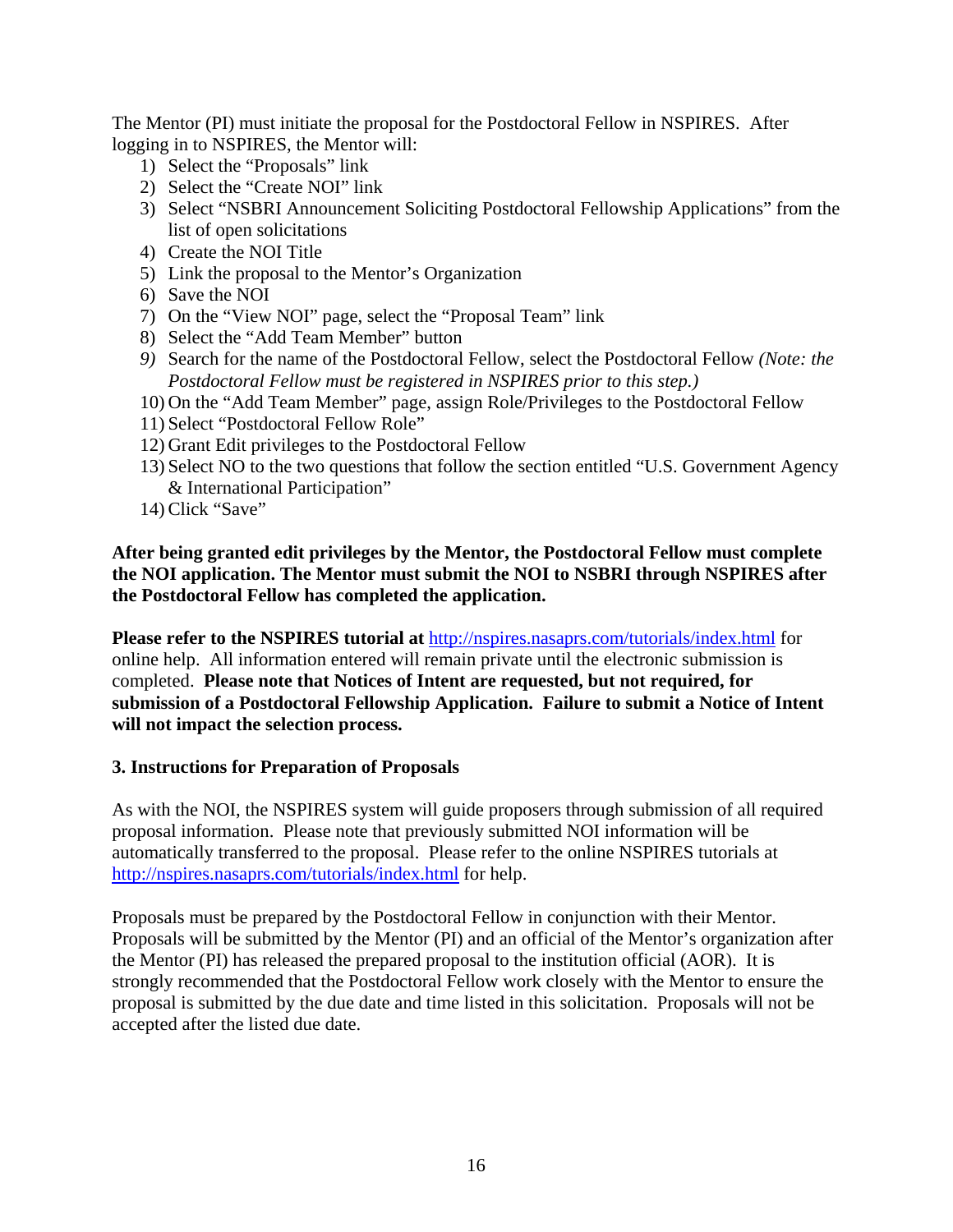Only the Mentor can initiate the creation of a proposal. To create the proposal from a submitted NOI, the Mentor will:

- 1) Login to NSPIRES and click on "Proposals"
- 2) Click on the "Create Proposal" button in the upper right hand corner of the screen
- 3) Select "NOI" to prepare a proposal from the NOI submission
- 4) Follow the online instructions to save the NOI as a Proposal
- 5) The Postdoctoral Fellow will then be able to complete the proposal application by following the step-by-step instructions provided in NSPIRES.

To initiate a new proposal without having submitted an NOI, the Mentor must create the new proposal and assign the Postdoctoral Fellow as a team member with edit privileges as described in the NOI section. The Postdoctoral Fellow will then be able to access and create the proposal application.

**Please note that the Proposal Summary, Business Data, Program Specific Data and Proposal Team are required Cover Page Elements for a proposal. A budget is not required for this solicitation, and the budget forms do not need to be filled out.** The proposal summary should be between 100-300 words and understandable by the layman reader.

NSPIRES allows for the upload of several proposal components as individual documents. However, to ensure proper proposal transmission, please provide only **one** PDF attachment upload ordered as follows:

- 1. *Mentor Support Statement (See Appendix B, V.B.3.a)*
- *2. Biographical Sketches for the Mentor and Postdoctoral Fellow (See Appendix B, V.B.3.b)*
- *3 Facilities and Equipment (See Appendix C, c.6)*
- *4. Research Plan (See Appendix B, V.B.3.d; no longer than 12 pages)*
- 5. *Current Support (See Appendix C, c.8)*
- *6. Special Matters Animal Care or Human Subjects Certifications, if applicable (see Appendix B, V.B.3.f)*
- *7. References and Citations (See Appendix B, V.B.3.g)*
- *8. Appendices and Reprints (See Appendix B, V.B.3.h)*

The proposal components listed above must be uploaded as a single PDF file. The PDF upload must not be password protected or locked in any way. As a courtesy, the NSPIRES system performs a "check" of the proposal components upon submission. NSPIRES is used by multiple programs for proposal submission, and only the components outlined in this solicitation are required for compliance. Checks referring to proposal components not mentioned above, or requesting proposal components be uploaded separately (such as budget justification), can be ignored.

Applicants are encouraged to preview their proposal prior to releasing the proposal to their designated Organization by clicking the "Generate" button at the bottom of the View Proposal Screen in NSPIRES. The "Generate" feature allows applicants to preview their entire proposal in a single PDF file prior to submittal, but it is not a required step in the submission process. Please contact the NSPIRES Help Desk for assistance with this feature.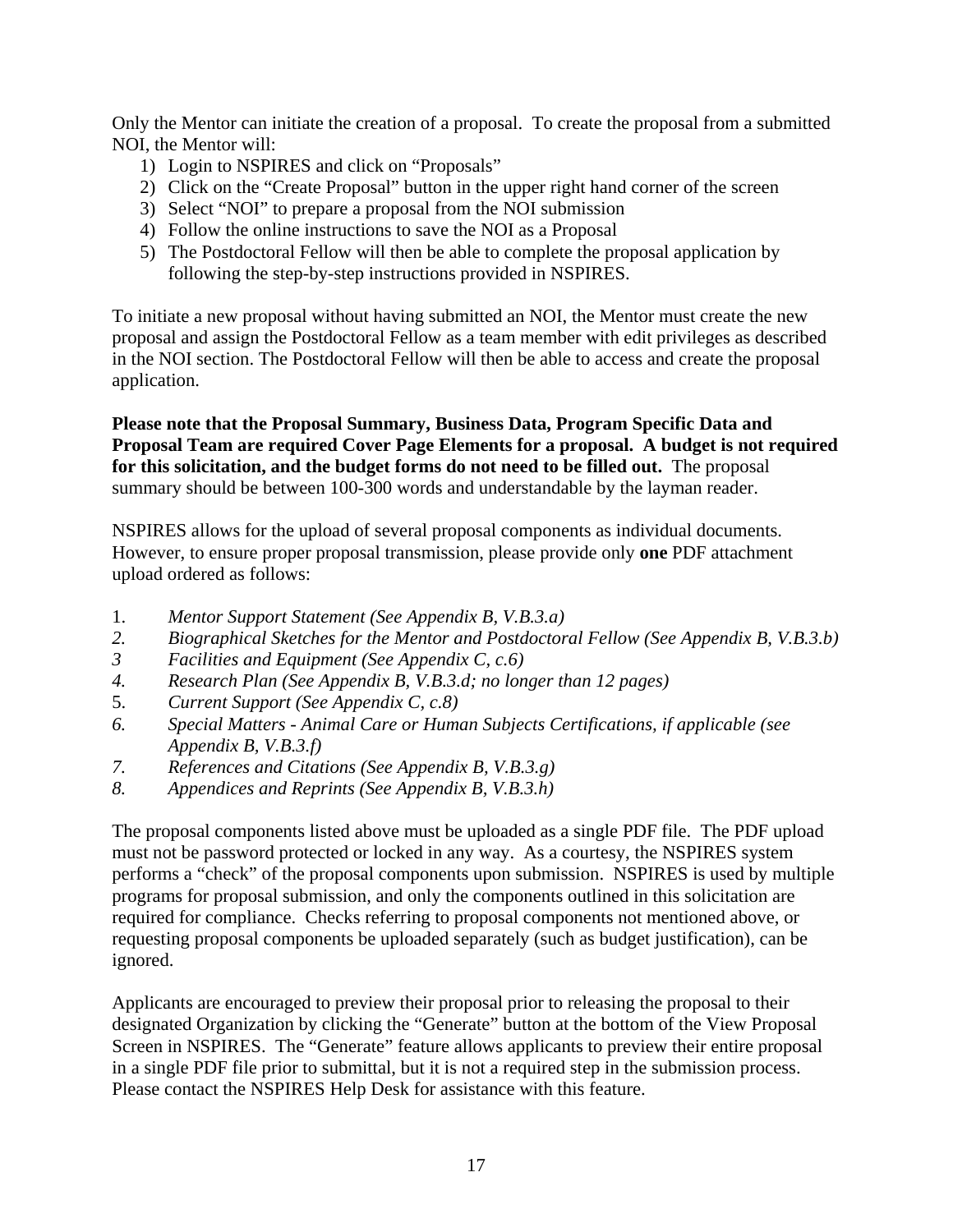#### **The following supersedes the information provided in the** *Guidebook for Proposers.*

#### **a) Mentor Support Statement**

The Mentor must provide a statement that indicates how the Postdoctoral Fellow will be supported if the fellowship is granted and why the Postdoctoral Fellow would benefit from this opportunity. The Mentor should provide an overview of their previous experience as pertains to students and postdoctoral fellows.

#### **b) Biographical Sketches**

Biographical Sketches must be provided for the Postdoctoral Fellow and the Mentor. Each Biographical Sketch should not exceed two pages. An NIH-style Biographical Sketch format is acceptable. See Appendix C, c.5 for more information.

#### **c) Facilities and Equipment**

See Appendix C, c.6 for more information.

#### **d) Research Plan**

The length of the Research Plan cannot exceed 12 pages. Please note that the Proposal Summary on the Cover Page is not considered part of the 12-page Research Plan. The Research Plan must be single-spaced, typewritten, English-language text, using an easily read font having no more than ~10 characters per inch (typically 12-point font). In addition, the text shall have no more than 5.5 lines per inch of text. Proposers should not use a smaller font or squeeze lines of text in order to gain more text per page as it makes the evaluation process difficult. Pages should have at least 1-inch (2.5 cm) margins on all sides. Fonts must be embedded.

Referenced figures must be included in the 12 pages of the project description; however, figure captions can use a 10-point font. The proposal should contain sufficient detail to enable reviewers to make informed judgments about the overall merit of the proposed research and about the probability that the Postdoctoral Fellow will be able to accomplish the stated objectives with the resources available. The hypotheses and specific aims of the proposed research must be clearly stated. **Research Plans that exceed the 12-page limit will be declined without review.**  Literature cited and other proposal sections are not considered part of the 12-page limit. Please note that reviewers are not required to consider information presented as appendices or to view and/or consider web links in their evaluation of the proposal.

#### **e) Current Support**

See Appendix C, c.8 for more information.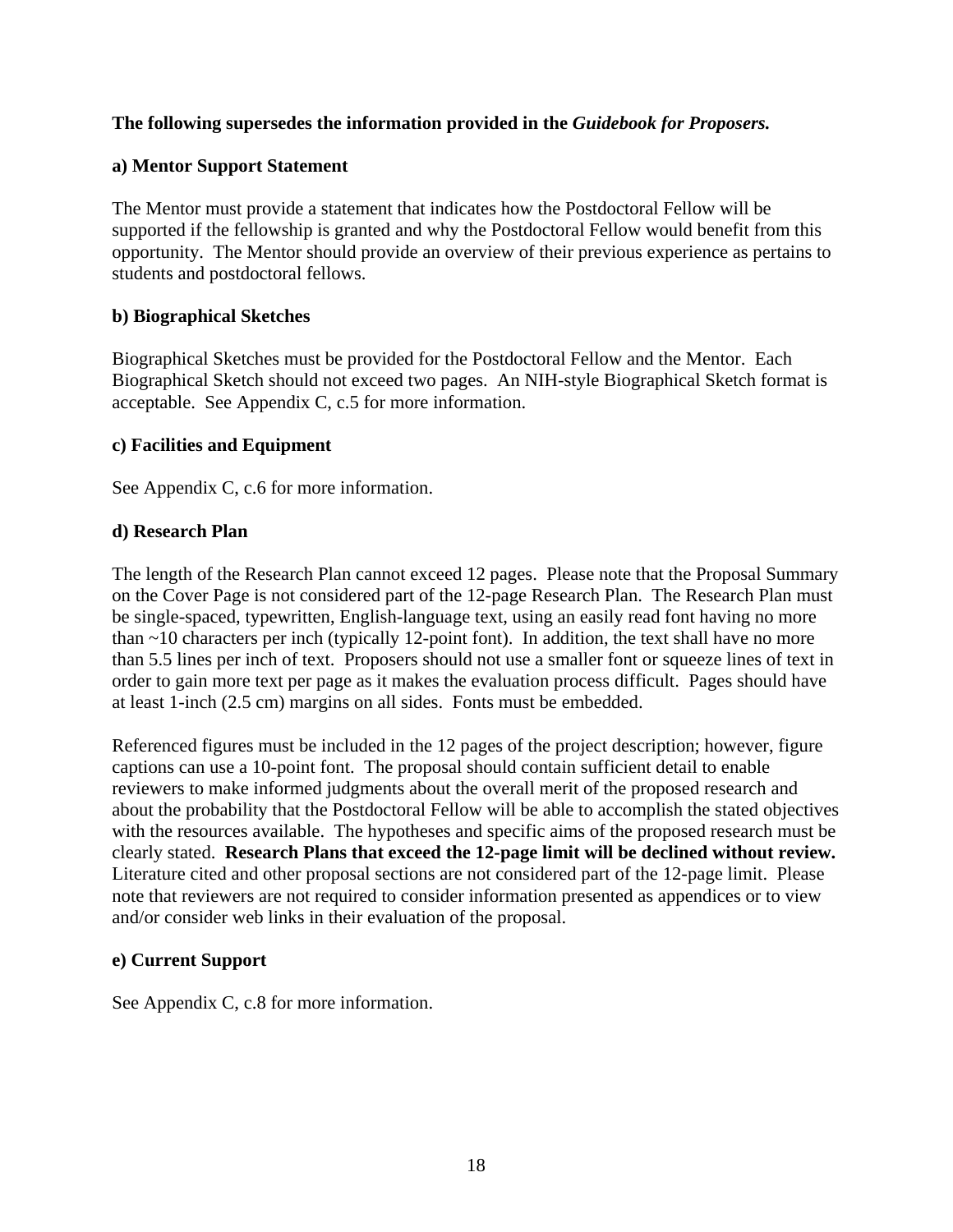## **f) Special Matters (Specific information on required animal or human subjects protocol approval, if applicable)**

NSBRI utilizes just-in-time practices for approval of the use of human subjects or animals. For proposals employing human subjects and/or animals, assurance of compliance with human subjects and/or animal care and use provisions is required within 90 days of notice of award. Please select "pending" or "approved" for the IRB/IACUC question on the Proposal Cover Page. If the IRB/IACUC certification is already approved at proposal submission, attach a copy of the certification as part of the proposal upload and select "approved." Otherwise, select "pending."

After award, a statement must be provided to NSBRI from the Applicant institution which identifies the selected proposal by name and which certifies that the proposed work will meet all Federal and local requirements for human subjects and/or animal care and use. This includes relevant documentation of Institutional Review Board (IRB) approval and/or approval by the Institutional Animal Care and Use Committee (IACUC).

Policies for the protection of human subjects in NASA-sponsored research are described in the NASA Policy Directive (NPD) 7100.8E "*Protection of Human Research Subjects:"* [http://nodis.hq.nasa.gov/displayDir.cfm?Internal\\_ID=N\\_PD\\_7100\\_008E\\_&page\\_name=main](http://nodis.hq.nasa.gov/displayDir.cfm?Internal_ID=N_PD_7100_008E_&page_name=main)

Animal use and care requirements are described in the NASA Code of Federal Regulations (CFR) 1232 (*[Care and Use of Animals in the Conduct of NASA Activities](http://ecfr.gpoaccess.gov/cgi/t/text/text-idx?c=ecfr&sid=2184a825efdce39c35bde4673d5d8158&rgn=div5&view=text&node=14:5.0.1.1.22&idno=14)*): [http://ecfr.gpoaccess.gov/cgi/t/text/text](http://ecfr.gpoaccess.gov/cgi/t/text/text-idx?c=ecfr&sid=2184a825efdce39c35bde4673d5d8158&rgn=div5&view=text&node=14:5.0.1.1.22&idno=14)[idx?c=ecfr&sid=2184a825efdce39c35bde4673d5d8158&rgn=div5&view=text&node=14:5.0.1.1](http://ecfr.gpoaccess.gov/cgi/t/text/text-idx?c=ecfr&sid=2184a825efdce39c35bde4673d5d8158&rgn=div5&view=text&node=14:5.0.1.1.22&idno=14) [.22&idno=14](http://ecfr.gpoaccess.gov/cgi/t/text/text-idx?c=ecfr&sid=2184a825efdce39c35bde4673d5d8158&rgn=div5&view=text&node=14:5.0.1.1.22&idno=14)

## Additional Requirements for Research Employing Human Subjects and/or Animals

With regard to research involving human subjects, NASA and NSBRI have adopted the National Institutes of Health (NIH) policy. Women and members of minority groups and their subpopulations must be included in NASA-supported biomedical and behavioral research projects involving human subjects, unless a clear and compelling rationale and justification is provided showing that inclusion of these groups is inappropriate with respect to the health of the subjects or the purpose of the research.

The NSBRI will require current IRB or IACUC certification prior to each year's award.

## **g) References and Citations**

References cited are not considered part of the 12-page Research Plan. However, reviewers are not required to consider information presented as appendices or to view and/or consider web links in their evaluation of the proposal.

## **h) Reprints and Appendices**

Reprints and Appendices, if any, do not count toward the Research Plan page limit and are to be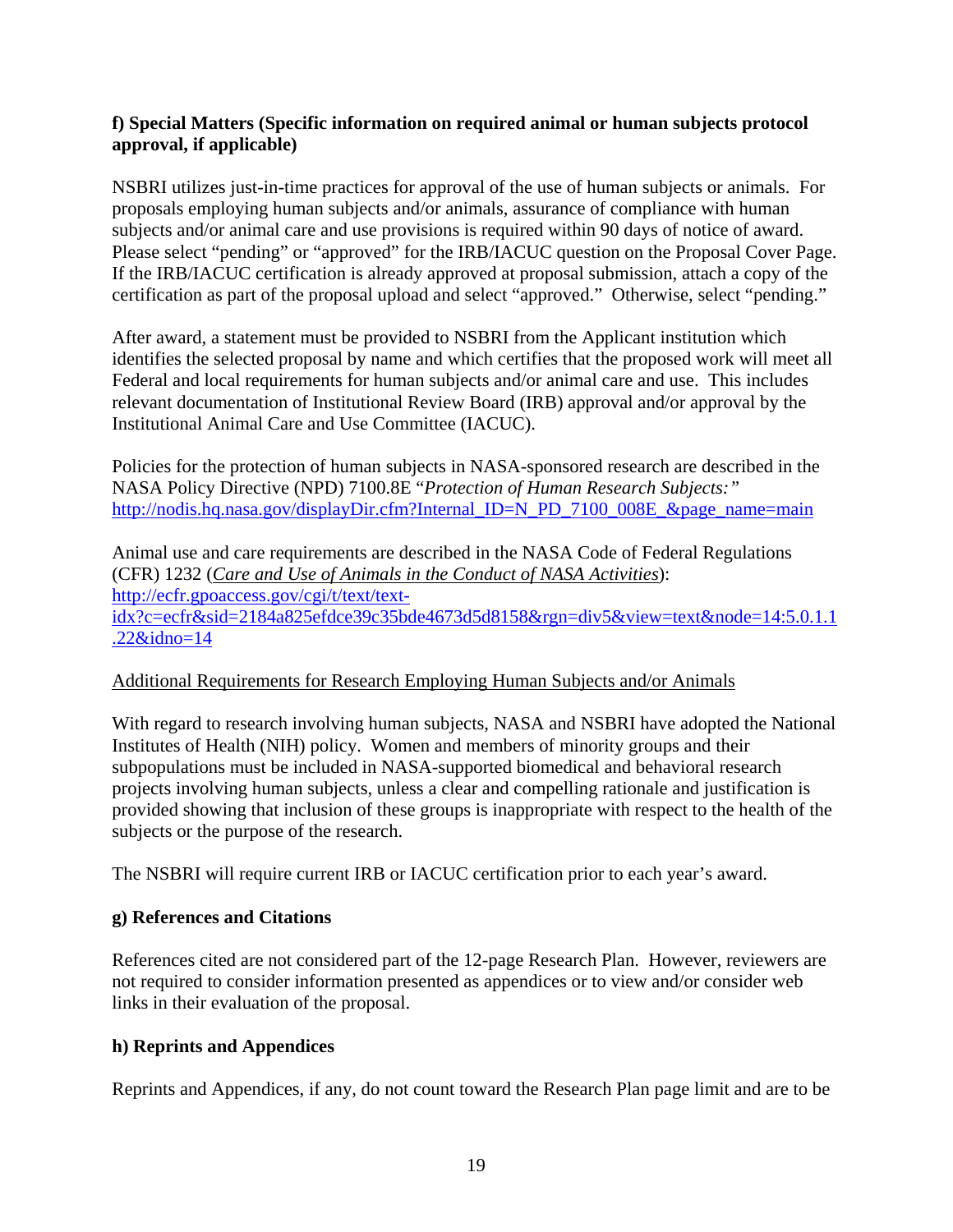included following all other sections of the proposal. (**Reviewers are not required to consider information presented in appendices.**)

## **C. Submission Dates**

Solicitation Announcement Identifier: NSBRI-RFA-08-03 Notices of Intent Due: June 19, 2008, 5:00 p.m. Eastern Time Proposals Due: July 31, 2008, 5:00 p.m. Eastern Time Estimated Selection Announcement: Fall 2008 Selecting Official: Director, National Space Biomedical Research Institute

## **D. Letters of Reference**

**Three letters of reference for Postdoctoral Fellowship Applicants must be received at the address below within one week following the submission deadline.** Postdoctoral Fellowship Applicants will be notified via email when each letter of reference is received by NSBRI. **Applications without all three required letters received within one week of the submission due date will be considered incomplete and may be returned without review.**

> National Space Biomedical Research Institute RE: Postdoctoral Fellowship Reference Letters One Baylor Plaza, NA-425 Houston, TX 77030-3411 713-798-7412

# **VI. Review and Selection Process**

Upon receipt, applications will be reviewed for compliance with the requirements of this Request for Applications. This includes the following:

- 1. Submission of complete applications as specified in this RFA. Proposals must be responsive to the research emphases described in this NSBRI-RFA and include a Research Plan that is **not more than 12 pages in length**.
- 2. Submission of all other appropriate forms, letters, and institutional and Mentor electronic signatures as required by this NSBRI-RFA and NSPIRES.

#### **Note: Non-compliant applications will be withdrawn from the review process and returned without further review.**

Compliant applications submitted in response to this NSBRI-RFA will undergo an intrinsic scientific or technical merit review by a peer-review panel.

## **Criteria for Evaluation of Applications**

Applications will be evaluated on the basis of three criteria: (i) scientific merit and program relevance of the proposal, (ii) research mentor and training environment, and (iii) research background and qualifications of the candidate. Final selections for funding of proposals will be made by the NSBRI Director. Applicants are encouraged to review detailed project summaries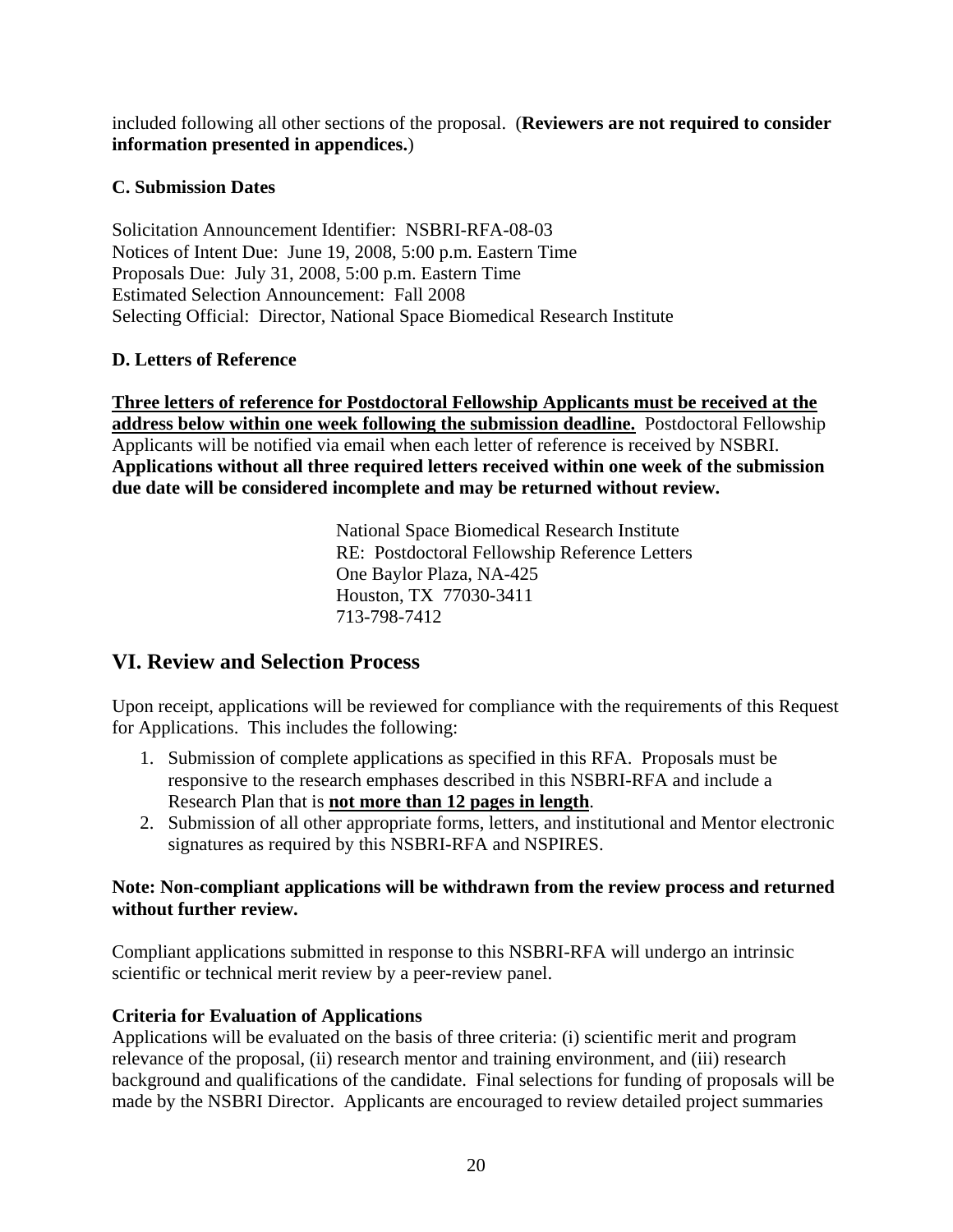for current and completed NSBRI research projects at [http://www.nsbri.org.](http://www.nsbri.org/) The technical summaries appear in the "Research Areas" section.

#### **Development of a Selection Recommendation**

A selection recommendation will be developed based on the criteria as described above. **Deficiencies in any of the criteria factors may prevent selection of an application.** The development of selection recommendations is the responsibility of the peer-review panel. Final selections for funding of proposals will be made by the NSBRI Director. Only grants will be awarded as a result of this NSBRI-RFA.

# **VII. Travel and Reporting Requirements**

#### **Travel Requirements**

Each year, Postdoctoral Fellows selected in response to this NSBRI-RFA will be expected to attend the following meetings: a mandatory meeting of Postdoctoral Fellows at the annual NSBRI/NASA Investigators' Meeting in the Houston area, a research team meeting, and a domestic scientific meeting of the Postdoctoral Fellow's choice. During the first summer of the fellowship, the Postdoctoral Fellow will also be expected to spend 3-5 days in Houston and at NASA Johnson Space Center. The Johnson Space Center visit will be arranged by the Fellowship Program. Funding, as available, will be provided to cover the costs associated with these meetings.

#### **Publication in Peer-Reviewed Journals**

It is expected that results from funded research will be published in peer-reviewed journals as the work is completed. **Published papers must acknowledge NSBRI support.**

#### **Annual Report**

NSBRI uses Annual Reports to assess progress relative to stated research objectives and hypotheses as declared in the original grant proposal by the Postdoctoral Fellow. It is imperative that the reports indicate how the investigation relates to BR research and technology questions.

An Annual Report is due to NSBRI 30 days before the end of the first year of funding to communicate the status of the completed research and to identify peer-reviewed publications to date. A format outlining the report requirements will be provided. Submission of the first year annual report is required before the funding for the second year will be issued.

## **Final Report**

A Final Report is required that addresses the entire scope of the project and is linked to BR risks and research and technology questions. The report also includes peer-reviewed publications and intellectual property disclosures resulting from the NSBRI-supported work. This report must be submitted to NSBRI within 60 days after the end of the Fellowship.

#### **Formative Assessment**

NSBRI will be actively engaged in the ongoing assessment of the Postdoctoral Fellowship Program to assure that the program has been implemented as planned and to make recommendations for enhancement. Formative assessments will include, but are not limited to,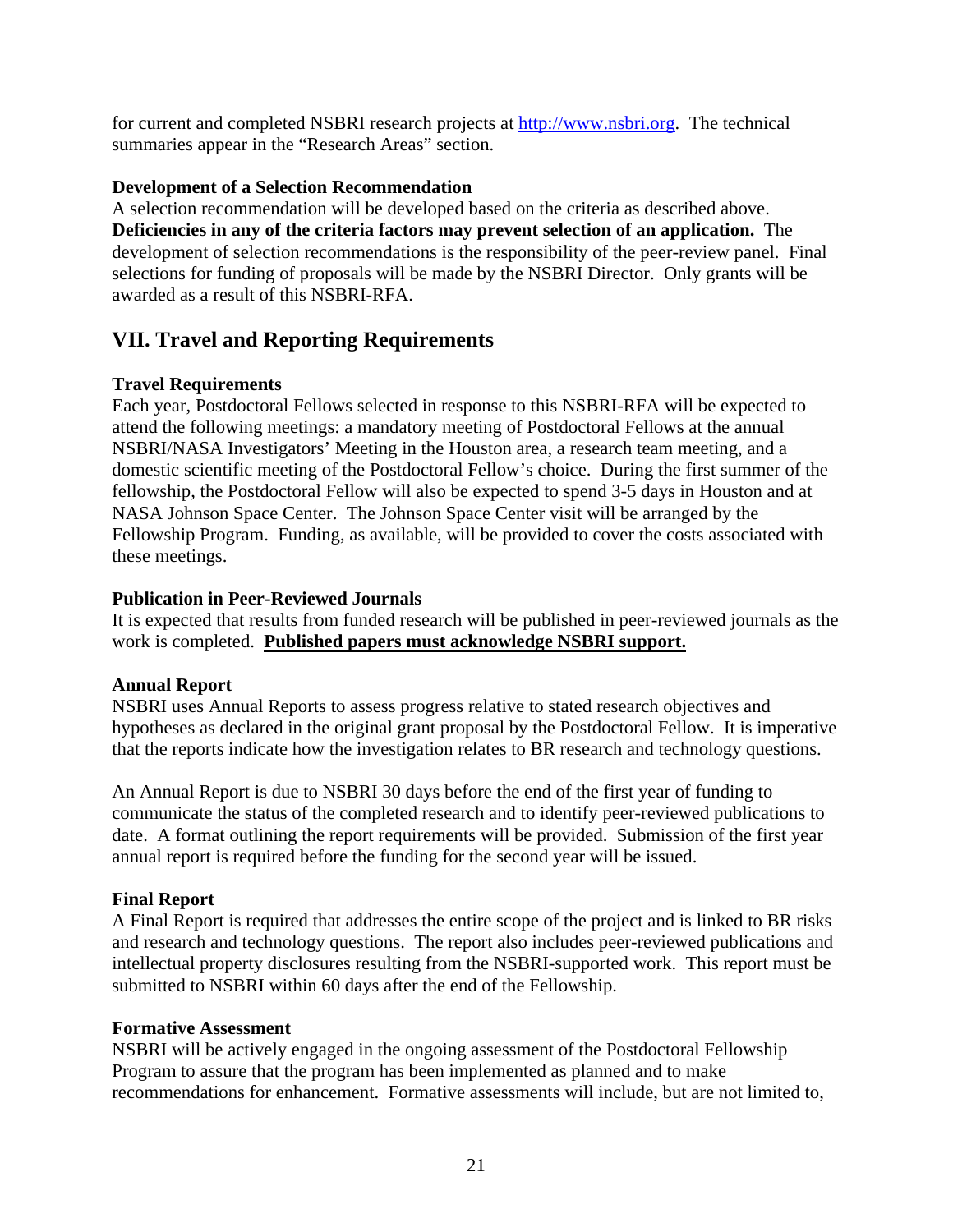interviews with Postdoctoral Fellows and Mentors.

#### **Follow-up**

To assess the impact of Postdoctoral Fellowships on the career advancement of young scientists and to provide an active network of investigators in space biomedical research and development, NSBRI will request brief, periodic updates on the status of NSBRI Postdoctoral Fellows throughout their careers. These updates will be facilitated by the NSBRI Postdoctoral Fellowship Project Coordinator and include interviews with participants.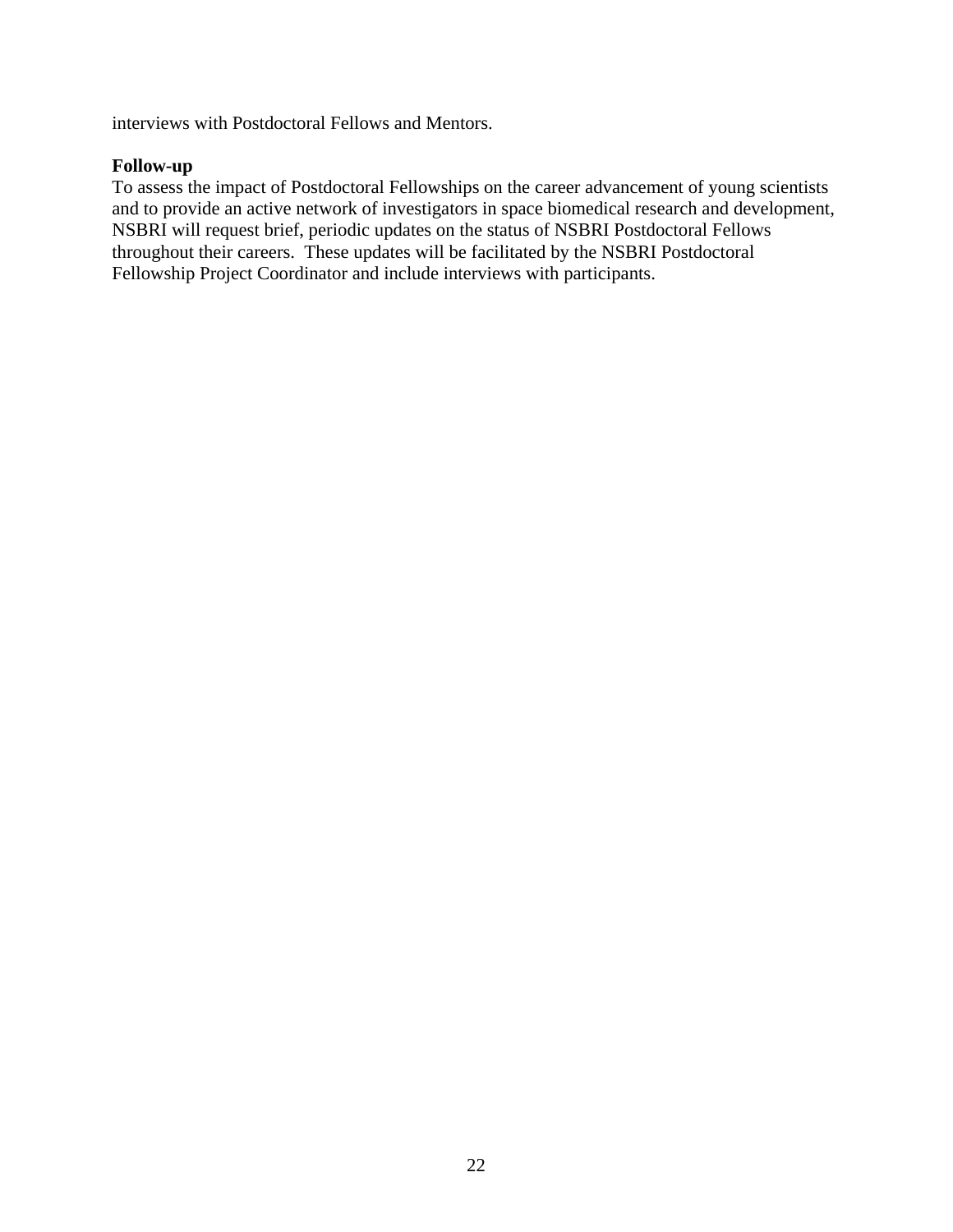#### **INSTRUCTIONS FOR RESPONDING TO NSBRI REQUESTS FOR APPLICATIONS**

#### **(a) General.**

 (1) Proposals received in response to an NSBRI Request for Applications (NSBRI-RFA) will be used only for evaluation purposes. The NSBRI does not allow a proposal, the contents of which are not available without restriction from another source, or any unique ideas submitted in response to an NSBRI-RFA, to be used as the basis of a solicitation or in negotiation with other organizations, nor is a pre-award synopsis published for individual proposals.

 (2) A solicited proposal that results in an NSBRI award becomes part of the record of that transaction and may be available to the public on specific request; however, information or material that the NSBRI and the awardee mutually agree to be of a privileged nature will be held in confidence to the extent permitted by law, including the Freedom of Information Act.

(3) NSBRI-RFAs contain programmatic information and certain requirements which apply only to proposals prepared in response to that particular announcement. These instructions contain the general proposal preparation information which applies to responses to all NSBRI-RFAs.

(4) A cooperative subagreement will be used to accomplish an effort funded in response to an NSBRI-RFA. The NSBRI will coordinate the implementation of the award instrument. Contracts resulting from NSBRI-RFAs are subject to the Federal Acquisition Regulation (FAR) and the NASA FAR Supplement. Any resultant grants or cooperative agreements will be awarded and administered in accordance with the NASA Grant and Cooperative Agreement Handbook (NPG 5800.1).

 (5) The NSBRI has a mandatory format for responses to NSBRI-RFAs. All applications must be submitted utilizing the NSPIRES System. For further information, please see Appendix B, Section V.B.

 (6) To be considered for award, a submission must, at a minimum, present a specific project within the areas delineated by the NSBRI-RFA; contain sufficient technical information to permit a meaningful evaluation; be signed by an official authorized to legally bind the submitting organization; not merely offer to perform standard services or to just provide computer facilities or services; and not significantly duplicate a more specific current or pending NASA or NSBRI solicitation.

**(b) NSBRI-RFA-Specific Items.** Several proposal submission items appear in the NSBRI-RFA itself: the unique NSBRI-RFA identifier; dates for proposal deadlines;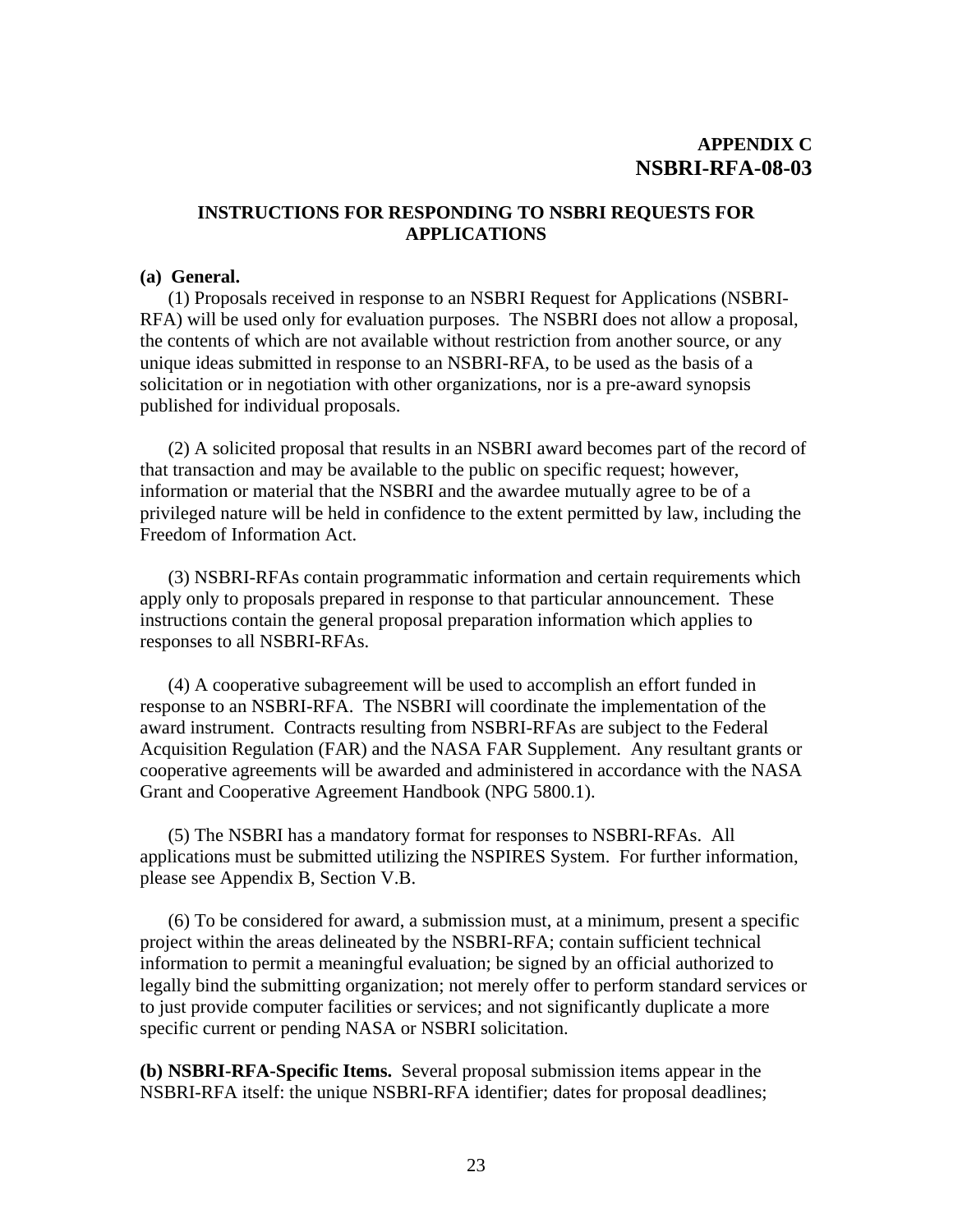instructions for submission of proposals; electronic submission format; and sources for more information. Items included in these instructions may be supplemented by the NSBRI-RFA.

**(c)** The following information is needed to permit consideration in an objective manner. NSBRI-RFAs will generally specify topics for which additional information or greater detail is desirable.

#### **(1) Proposal Cover Page**

 (i) The legal name of the organization and specific division or campus identification if part of a larger organization;

 (ii) A brief, scientifically valid project title intelligible to a scientifically literate reader and suitable for use in the public press;

 (iii) Type of organization: e.g., profit, nonprofit, small business, woman-owned, socially and economically disadvantaged, etc.;

 (iv) Name and telephone number of the Mentor (PI) and business personnel who may be contacted during evaluation or negotiation;

 (v) Identification of the NSBRI-RFA, by number and title, to which the proposer is responding;

(vi) Desired starting date, and duration of project;

(vii) Date of submission;

 (viii) Signature of a responsible official or authorized representative of the organization, or any other person authorized to legally bind the organization (unless the signature appears on the proposal itself); and

(ix) Signature of a Mentor for Postdoctoral Fellowship Applications.

 **(2) Restriction on Use and Disclosure of Proposal Information.** Information contained in proposals is used for evaluation purposes only. Offerors or quoters should, in order to maximize protection of trade secrets or other information that is confidential or privileged, place the following notice at the beginning of the Research Plan (which is in addition to the specified page limits) and specify the information subject to the notice by inserting an appropriate identification in the notice. In any event, information contained in proposals will be protected to the extent permitted by law, but the NSBRI assumes no liability for use and disclosure of information not made subject to the notice.

#### **Notice**

#### **Restriction on Use and Disclosure of Proposal Information**

The information (data) contained in [insert page numbers or other identification] of this proposal constitutes a trade secret and/or information that is commercial or financial and confidential or privileged ("Information"). It is furnished to the NSBRI in confidence with the understanding that it will not, without permission of the Offeror, be used or disclosed other than for evaluation purposes; provided, however, that in the event a contract (or other agreement) is awarded on the basis of this proposal the Government shall have the right to use and disclose this Information to the extent provided in the contract (or other agreement). This restriction does not limit the Government's right to use or disclose this Information if obtained from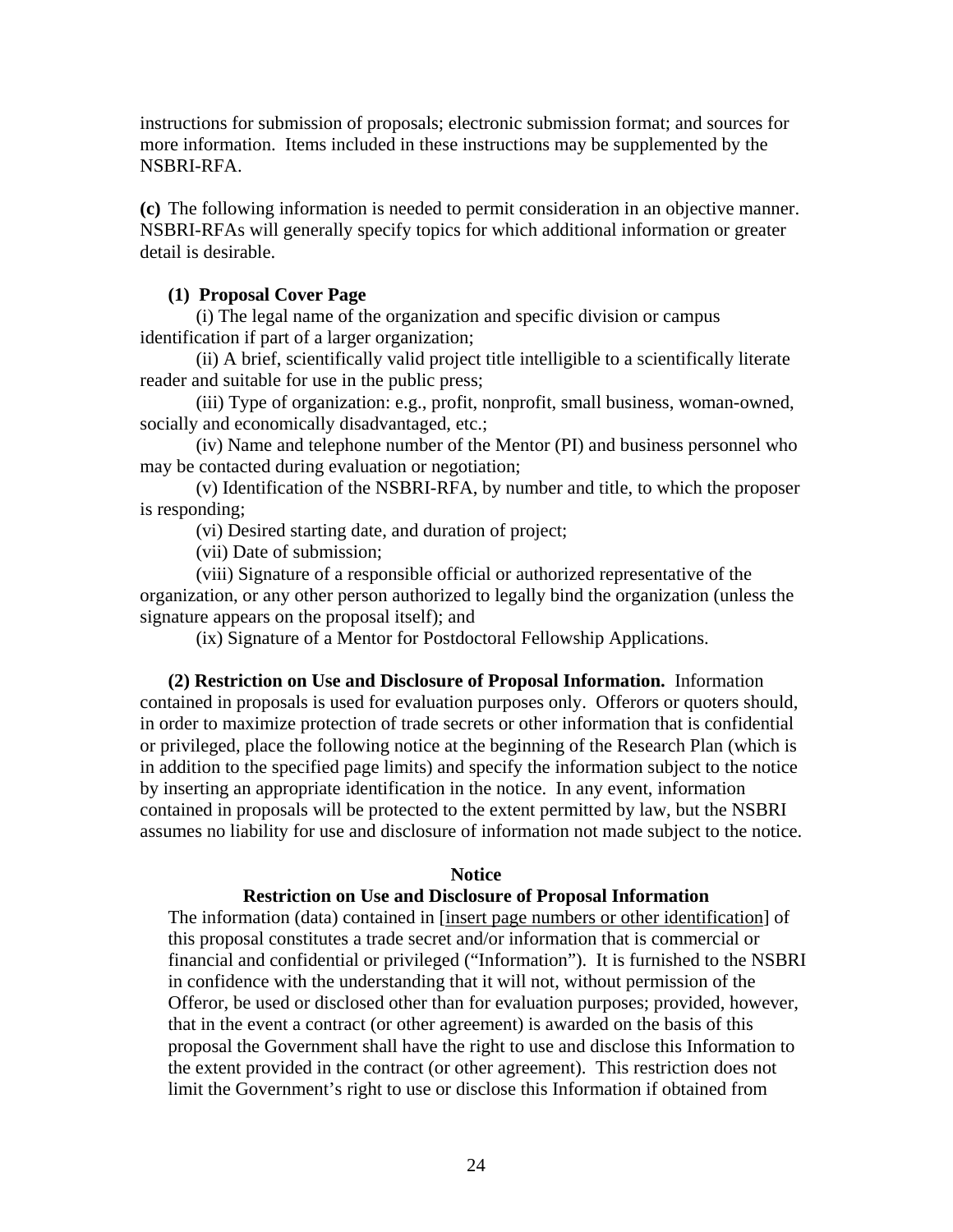another source without restriction. The obligations in this Section shall not apply with respect to any Information which:

(a) is disclosed in a printed publication available to the public, is described in a patent anywhere in the world, is otherwise in the public domain at the time of disclosure, or becomes publicly known through no wrongful act on the part of NSBRI;

(b) is known to NSBRI or becomes known to NSBRI through disclosure by sources other than the Offeror having the right to disclose such Information;

(c) is disclosed pursuant to the requirement of a governmental agency or any law requiring disclosure thereof;

(d) is generally disclosed to third parties by the Offeror without similar restriction on such third parties; or

(e) is approved for release by written authorization of the Offeror.

 **(3) Proposal Summary.** Include a concise 100-300 word abstract describing the objective and the method of approach.

 **(4) Project Description (Research Plan).** The main body of the proposal shall be a detailed statement of the work to be undertaken and should include objectives and expected significance; relation to the present state of knowledge; and relation to previous work done on the project and to related work in progress elsewhere. The statement should outline the plan of work, including the broad design of experiments to be undertaken and a description of experimental methods and procedures. The project description should address the evaluation factors in these instructions and any specific factors in the NSBRI-RFA. Any substantial collaboration with individuals other than the Mentor, or use of consultants, should be described. Subcontracting significant portions of a research project is discouraged.

 **(5) Personnel.** The Mentor is responsible for supervision of the work. A short biographical sketch of the Postdoctoral Fellow and the Mentor, a list of principal publications and any exceptional qualifications should be included. Omit social security number and other personal items which do not merit consideration in evaluation of the proposal.

 **(6) Facilities and Equipment.** Describe available facilities and major items of equipment relevant to the proposed project, and any additional major equipment that will be required. Identify any Government-owned facilities, industrial plant equipment, or special tools that are proposed for use. Include evidence of its availability and the cognizant Government points of contact.

 **(7) Security.** Proposals should not contain security-classified material. If the research requires access to, or may generate, security-classified information, the submitter will be required to comply with Government security regulations.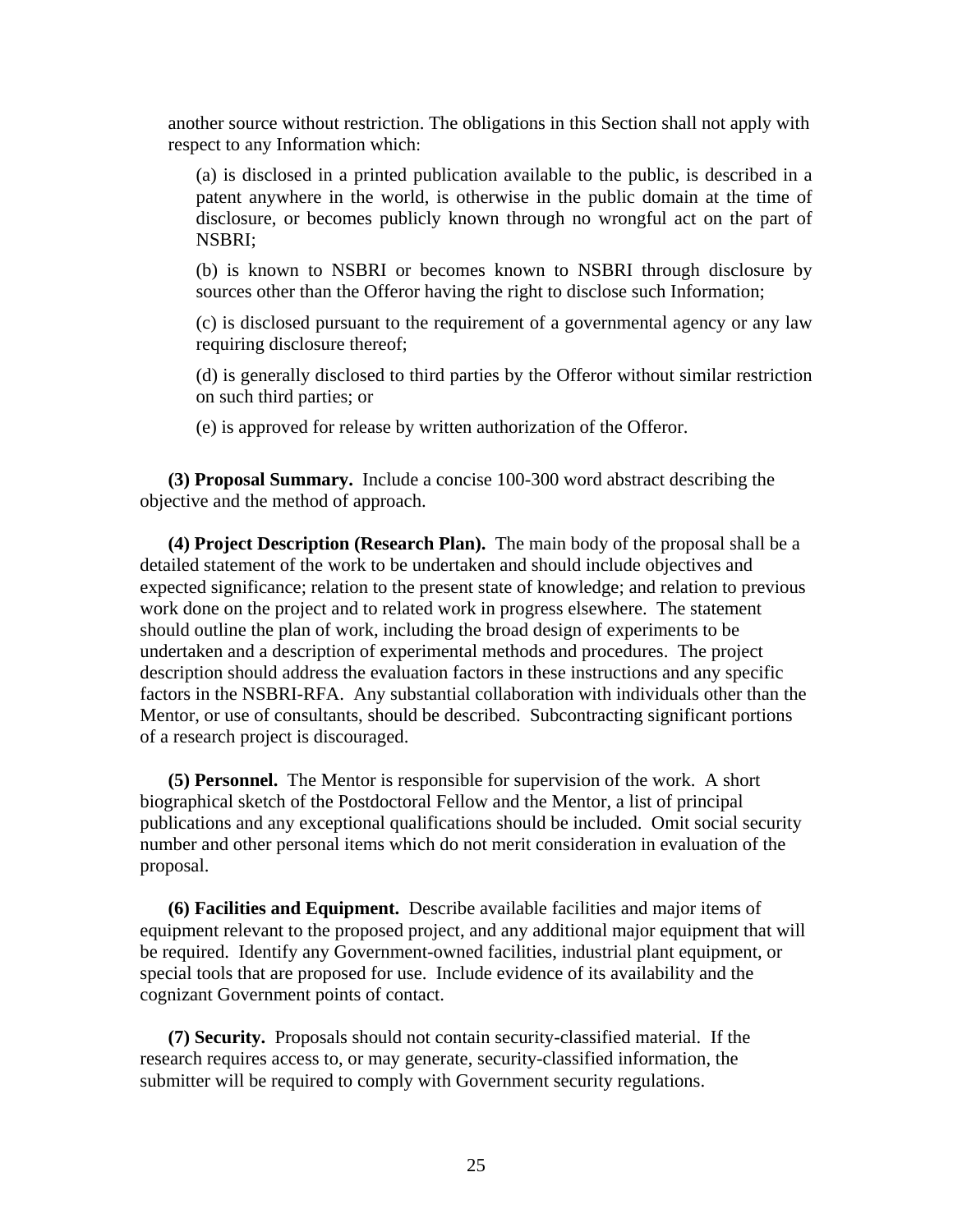**(8) Current Support.** For other current projects being conducted by the Postdoctoral Fellow and Mentor, provide title of project, sponsoring agency, percent effort, and project starting and ending dates. Please include a brief description of any potential overlap with the work described in this NSBRI Postdoctoral Fellowship Application.

 **(9) Special Matters.** Include any required statements of environmental impact of the research, human subject or animal care provisions, conflict of interest, or on such other topics as may be required by the nature of the effort and current statutes, executive orders, or other current Government-wide guidelines.

 **(10) Length.** Unless otherwise specified in the NSBRI-RFA, effort should be made to keep proposals as brief as possible, concentrating on substantive material. Proposals may not exceed 12 pages. Necessary detailed information, such as reprints, should be included as attachments.

 **(11) Withdrawal.** Applications may be withdrawn at any time before award. Offerors are requested to notify the NSBRI if the proposal is funded by another organization or of other changed circumstances which dictate termination of evaluation.

#### **(12) Selection for Award.**

(12.1) When an application is not selected for award, the Applicant will be notified. The NSBRI will explain generally why the application was not selected. Applicants desiring additional information may contact the selecting official who will arrange a debriefing.

(12.2) When an application is selected for award, negotiation and award will be handled by the NSBRI in the funding installation. The application is used as the basis for negotiation. The contracting officer may request certain business data and may forward a model award instrument and other information pertinent to negotiation.

 **(13) Cancellation of NSBRI-RFA.** The NSBRI reserves the right to make no awards under this NSBRI-RFA and to cancel this NSBRI-RFA. The NSBRI assumes no liability for canceling the NSBRI-RFA or for anyone's failure to receive actual notice of cancellation.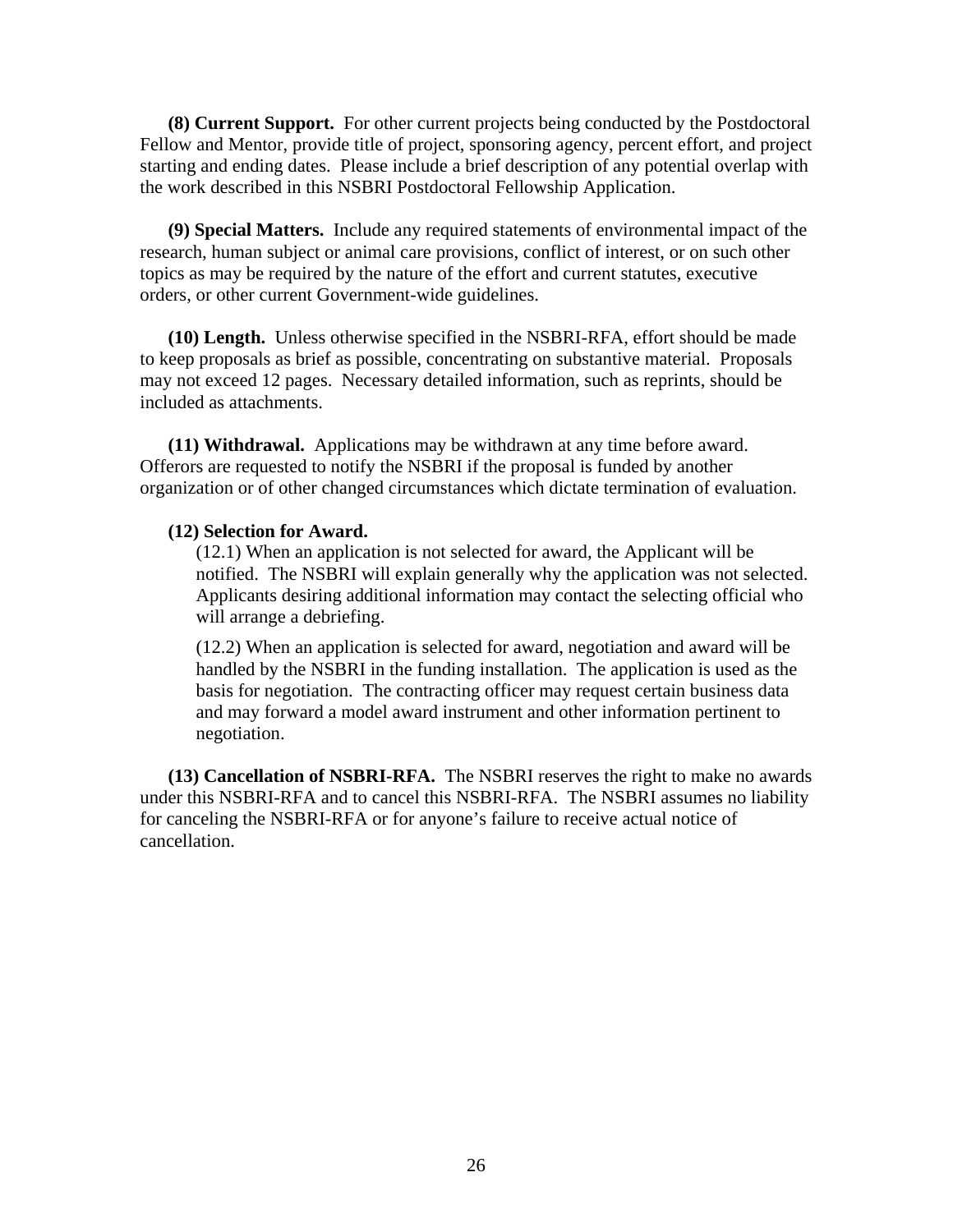#### **CERTIFICATION REGARDING DEBARMENT, SUSPENSION, AND OTHER RESPONSIBILITY MATTERS**

#### *PRIMARY COVERED TRANSACTIONS*

This certification is required by the regulations implementing Executive Order 12549, Debarment and Suspension, 14 CFR Part 1269.

- A. The Applicant certifies that it and its principals:
	- (a) Are not presently debarred, suspended, proposed for debarment, declared ineligible, or voluntarily excluded from covered transactions by any Federal department or agency;
	- (b) Have not, within a three-year period preceding this application/application proposal, been convicted or had a civil judgment rendered against them for commission of fraud or a criminal offense in connection with obtaining, attempting to obtain, or performing a public (Federal, State, or Local) transaction or contract under a public transaction; violation of Federal or State antitrust statutes or commission of embezzlement, theft, forgery, bribery, falsification or destruction of records, making false statements, or receiving stolen property;
	- (c) Are not presently indicted for or otherwise criminally or civilly charged by a government entity (Federal, State, or Local) with commission of any of the offenses enumerated in paragraph A.(b) of this certification; and
	- (d) Have not, within a three-year period preceding this application/proposal, had one or more public transactions (Federal, State, or Local) terminated for cause or default; and

B. Where the Applicant is unable to certify to any of the statements in this certification, he or she shall attach an explanation to this application.

C. Certification Regarding Debarment, Suspension, Ineligibility and Voluntary Exclusion - Lower Tier Covered Transactions (Subgrants or Subcontracts)

- a) The prospective lower tier participant certifies, by submission of this proposal, that neither it nor its principals is presently debarred, suspended, proposed for debarment, declared ineligible, or voluntarily excluded from participation in this transaction by any Federal department or agency.
- b) Where the prospective lower tier participant is unable to certify to any of the statements in this certification, such prospective participant shall attach an explanation to this proposal.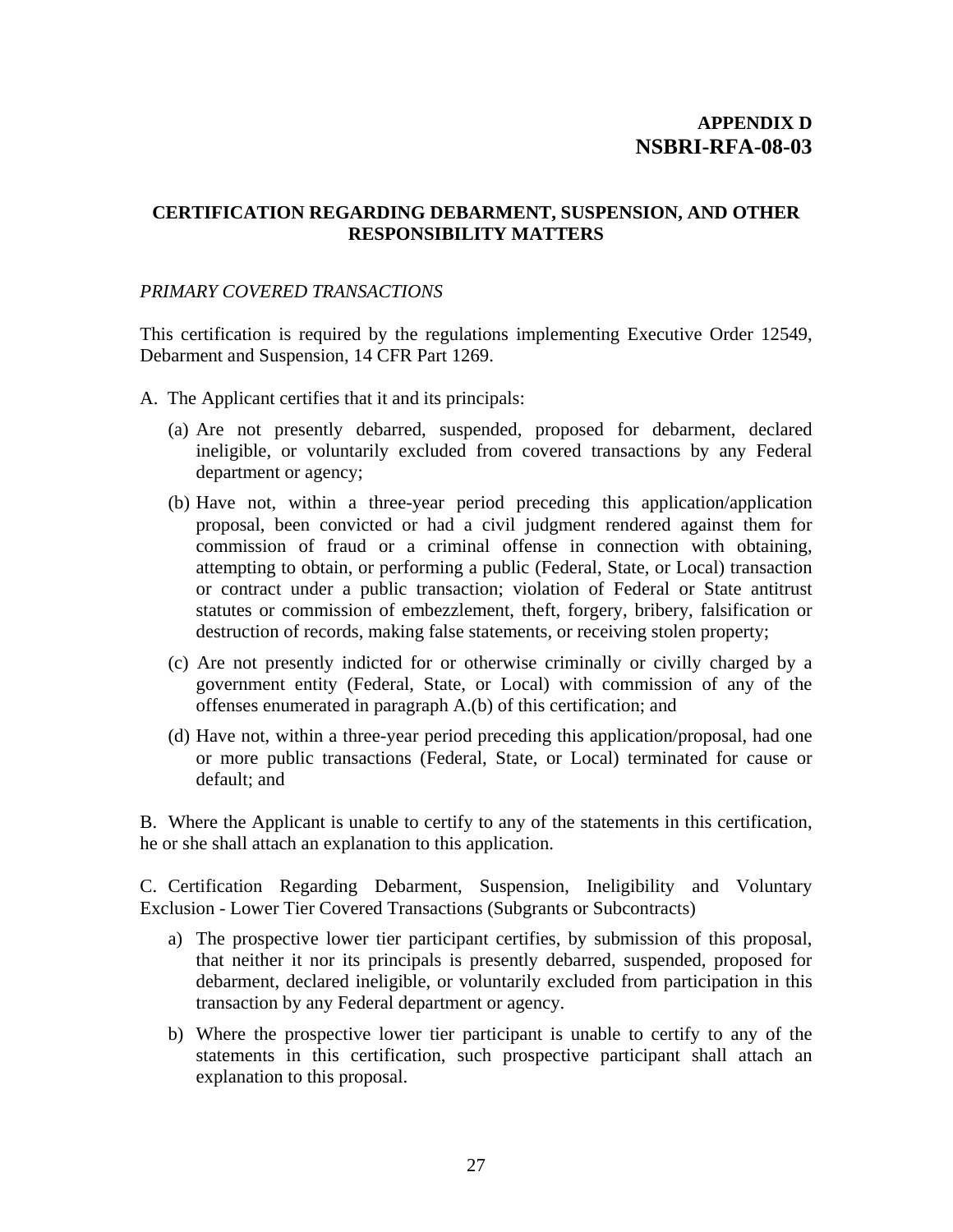#### **CERTIFICATION REGARDING LOBBYING**

 As required by S 1352 Title 31 of the U.S. Code for persons entering into a grant or cooperative agreement over \$100,000, the Applicant certifies that:

(a) No Federal appropriated funds have been paid or will be paid, by or on behalf of, the undersigned, to any person for influencing or attempting to influence an officer or employee of any agency, a Member of Congress, in connection with making of any Federal grant, the entering into of any cooperative, and the extension, continuation, renewal, amendment, or modification of any Federal grant or cooperative agreement;

(b) If any funds other than Federal appropriated funds have been paid or will be paid to any person for influencing or attempting an officer or employee of any agency, Member of Congress, or an employee of a Member of Congress in connection with this Federal grant or cooperative agreement, the undersigned shall complete Standard Form - LLL, "Disclosure Form to Report Lobbying," in accordance with its instructions.

(c) The undersigned shall require that the language of this certification be included in the award documents for all subawards at all tiers (including subgrants, contracts under grants and cooperative agreements, and subcontracts), and that all subrecipients shall certify and disclose accordingly.

This certification is a material representation of fact upon which reliance was placed when this transaction was made or entered into. Submission of this certification is a prerequisite for making or entering into this transaction imposed by S1352, Title 31, U.S. Code. Any person who fails to file the required certification shall be subject to a civil penalty of not less than \$10,000 and not more than \$100,000 for each such failure.